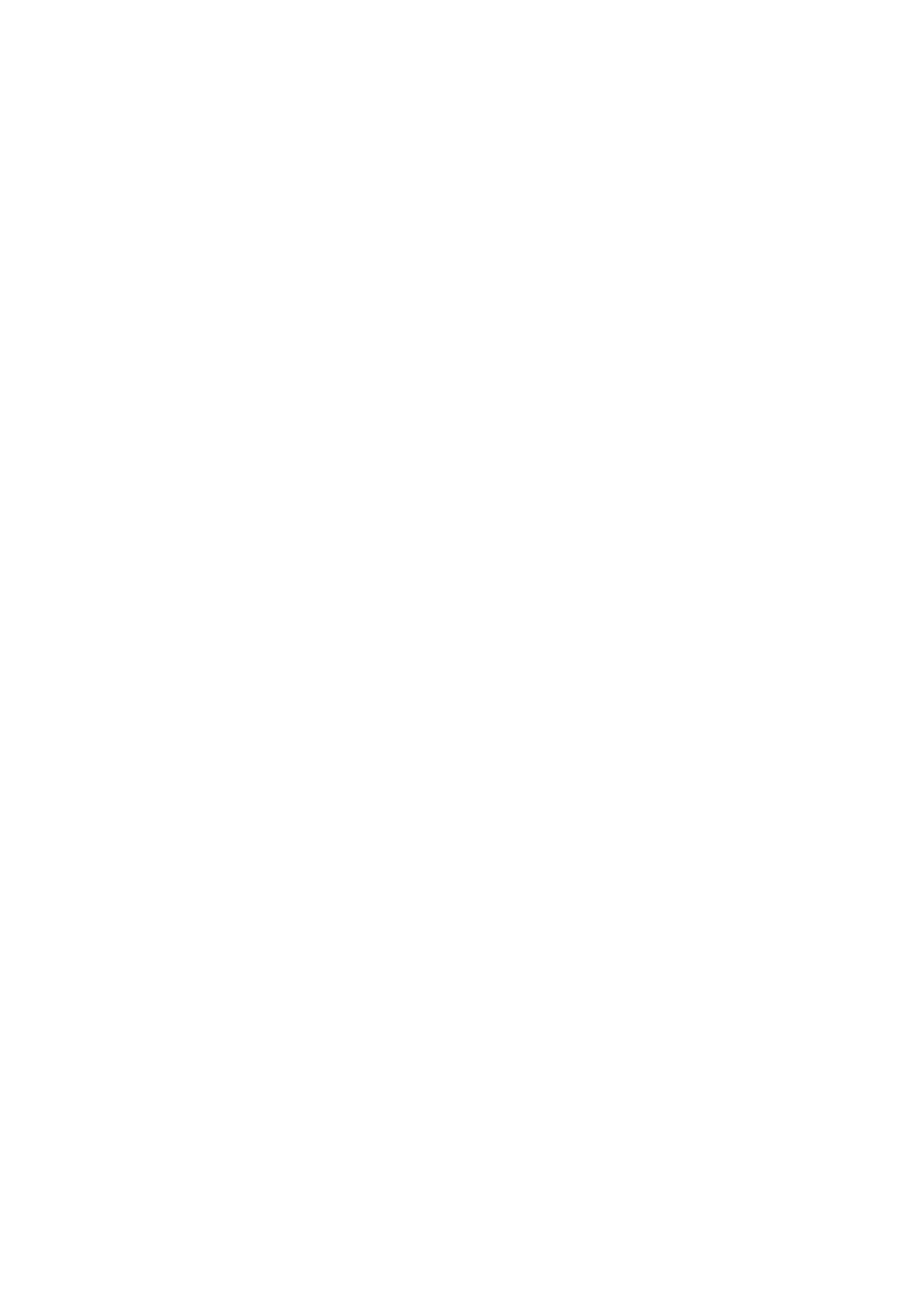# Low-Rank Kronecker Product Approximation to Multi-Dimensional Nonlocal Operators. Part II. HKT Representation of Certain Operators

Wolfgang Hackbusch and Boris N. Khoromskij Max-Planck-Institute for Mathematics in the Sciences, Inselstr. 22-26, D-04103 Leipzig, Germany. {wh*,* bokh}@mis.mpg.de

#### **Abstract**

This article is the second part continuing Part I [16]. We apply the  $H$ -matrix techniques combined with the Kronecker tensor-product approximation to represent integral operators as well as certain functions  $F(A)$  of a discrete elliptic operator A in a hypercube  $(0, 1)^d \in \mathbb{R}^d$  in the case of a high spatial dimension d. We focus on the approximation of the operator-valued functions  $A^{-\sigma}$ ,  $\sigma > 0$ , and sign(A) for a class of finite difference discretisations  $A \in \mathbb{R}^{N \times N}$ . The asymptotic complexity of our data-sparse representations can be estimated by  $\mathcal{O}(n^p \log^q n)$ ,  $p = 1, 2$ , with q independent of d, where  $n = N^{1/d}$  is the dimension of the discrete problem in *one* space direction.

*AMS Subject Classification:* 65F50, 65F30, 46B28, 47A80

*Key Words:* hierarchical matrices, Kronecker tensor-product, high spatial dimension, Sinc-interpolation, Sinc-quadrature

# **1 Introduction**

In the wide range of applications one requires tractable approximations to certain multi-dimensional nonlocal operators posed in  $\mathbb{R}^d$ ,  $d \geq 2$  (see Part I [16] for a more detailed discussion). From the computational point of view the problem is reduced to the efficient representation of the large fully populated matrices in special data-sparse formats.

In [4]-[6], [11] an  $H$ -matrix approximation of almost linear complexity to the class of operator-valued functions of an elliptic operator was developed. However, in multidimensional perspective, even approximations with linear complexity  $\mathcal{O}(n^d)$  might not be satisfactory. To relax the "curse of dimensionality" we try to represent the corresponding data (matrices and vectors) in the tensor-product form with the overall complexity  $\mathcal{O}(dn^p \log^q n)$  with  $p, q \ge 1$  independent of d. To optimise the exponent p, we can utilise the hierarchical (i.e.  $H$ -matrix) format for each low-dimensional component, which further reduces the cost to  $\mathcal{O}(dn \log^q n)$ . We recall that the *hierarchical Kronecker tensor-product* (HKT) approximation of a matrix is defined as follows. Given a matrix  $A \in \mathbb{C}^{N \times N}$  of dimension  $N = n^d$ , we try to approximate A by a matrix  $A_{(r)}$  of the form

$$
A_{(r)} = \sum_{k=1}^{r} V_k^1 \otimes \cdots \otimes V_k^d \approx A,
$$
\n(1.1)

where the  $V_k^{\ell}$  are  $n \times n$ -matrices and ⊗ denotes the Kronecker product operation. The crucial parameter is r, called the *Kronecker rank* (cf. [1, 17, 20]). Each elementary Kronecker factor  $V_k^{\ell}$  is supposed to be represented in the H-matrix form.

In the previous paper [7] the HKT approximation is applied to represent the inverse of a discrete elliptic operator in a hypercube  $(0, 1)^d \in \mathbb{R}^d$ , the operator exponential as well as fractional powers of an elliptic operator. The complexity of the HKT approximation can be estimated by  $\mathcal{O}(dn \log^q n)$ , where q is some fixed constant independent of d. A computational scheme for a low Kronecker-rank approximation to the solution of a tensor system with tensor right-hand side is discussed in [9]. The incremental rank-one approximation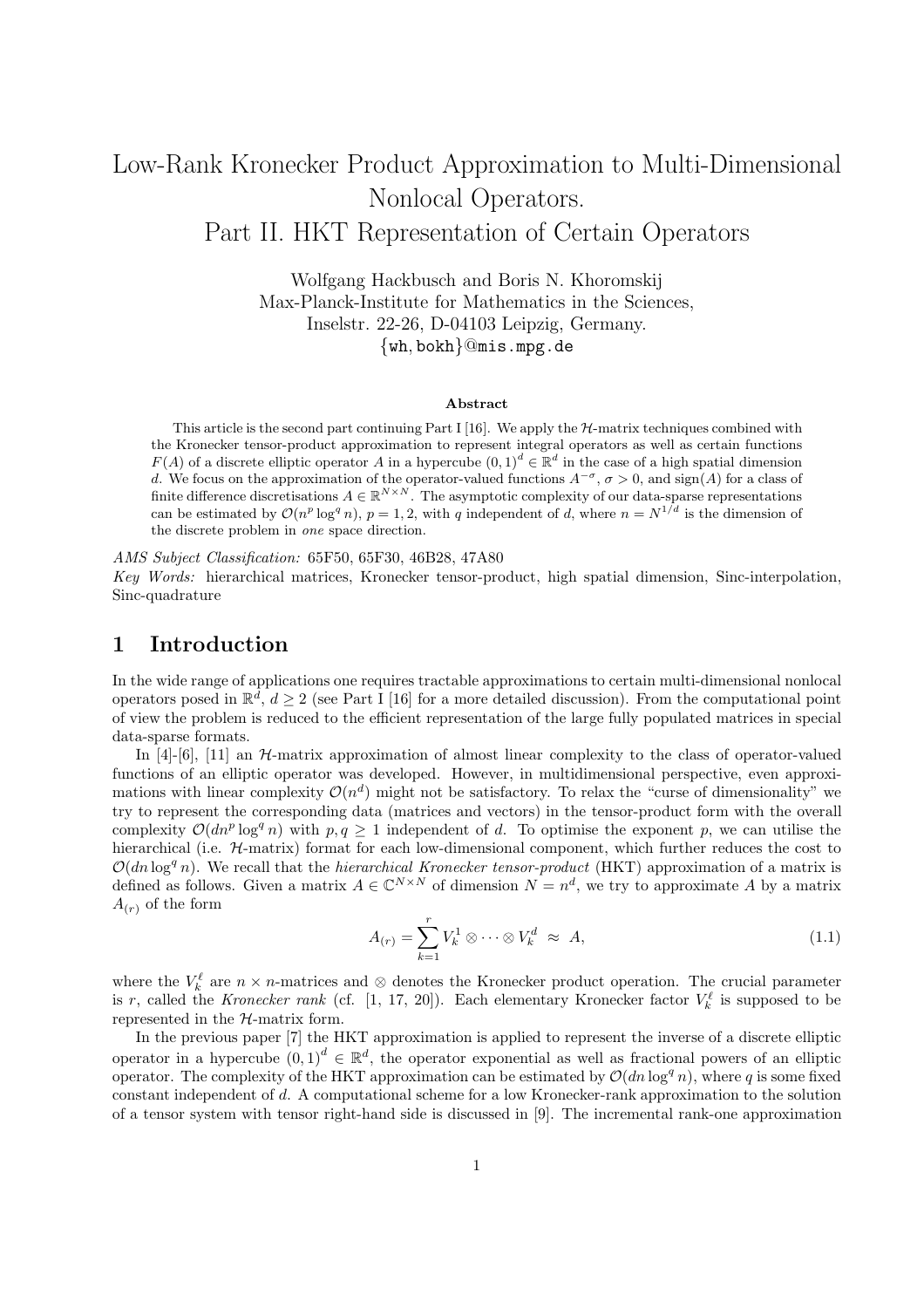algorithm for orthogonally decomposable tensors is discussed in [21]. Alternative ideas based on sparse grid finite elements/wavelets have been successfully applied [3, 18, 12, 19].

The rest of the paper is organised as follows. In Section 2 we outline the main ideas how to construct the HKT approximations of the operator-valued functions of the discrete elliptic operators with separable coefficients. Section 3 is devoted to the HKT representation of the multi-dimensional integral operators. The inverse  $A^{-1}$  of a discrete elliptic operator A is considered in Section 4, while the HKT approximation to the matrix-valued function  $sign(A)$  is addressed in Section 5. We remark that  $sign(A)$  plays an important role in the density function theory for the electronic structure calculation based on the Hartree-Fock equation [2]. Furthermore, the matrix  $sign(A)$  is the main ingredient in the solution process of large scale algebraic matrix Riccati equations in control theory [11].

# **2 Preliminaries**

Boundary/volume integral operators arise in traditional FEM/BEM applications. Multi-dimensional integral operators are, e.g., involved in the classical Schrödinger and Boltzmann equations.

The HKT approximation to integral operators posed in  $\mathbb{R}^d$  is well understood, since it can be reduced to a separable approximation of the explicitly given kernel function together with an  $H$ -matrix representation of the low-dimensional components (cf. [17] related to the case  $d = 2$ ). In Section 3, we address this topic in the case of rather general shift-invariant kernel functions with  $d \geq 2$ .

Next we consider the operator-valued functions of an elliptic operator. In the following we use the notation  $A, B, \ldots$  for operators and  $A, B, \ldots$  for matrices. The basic assumption on the elliptic operator  $A$ given in the form

$$
\mathcal{A} = -\sum_{j=1}^d \frac{\partial}{\partial x_j} a_j(x) \frac{\partial}{\partial x_j} + \sum_{j=1}^d b_j(x) \frac{\partial}{\partial x_j} + c(x), \quad x = (x_1, ..., x_d) \in (0, 1)^d,
$$

is the following

$$
a_j(x) = a_j(x_j), b_j(x) = b_j(x_j)
$$
 and  $c(x) = c_1(x_1) + ... + c_d(x_d).$  (2.1)

This ensure the existence of a splitting

$$
\mathcal{A} = \sum_{j=1}^{d} \mathcal{A}_{j}, \qquad \mathcal{A}_{k} \mathcal{A}_{m} = \mathcal{A}_{m} \mathcal{A}_{k} \quad (1 \leq k, m \leq d)
$$
\n(2.2)

with mutually commutative differential operators  $A_j$ , acting on the variable  $x_j$ .

The main idea to prove an HKT approximation to certain operator-valued functions of  $A$  is based on an integral representation to the operator involving the exponential of A. For example, a negative fractional power of  $A$  can be represented by (cf. [7])

$$
\mathcal{A}^{-\sigma} = \frac{1}{\Gamma(\sigma)} \int_0^\infty t^{\sigma - 1} e^{-t\mathcal{A}} dt, \qquad \sigma > 0,
$$
\n(2.3)

provided the integral is existing. To derive the tensor-product representation, we consider finite difference (FD) discretisations (three-point stencil in each variable) on a uniform tensor-product grid in  $\mathbb{R}^d$  with n degrees of freedom in each spatial direction. The discretisation matrix has the form

$$
A = \sum_{j=1}^{d} A_j \quad \text{with} \quad A, A_j \in \mathbb{R}^{N \times N}, \quad N = n^d,
$$

where the mutually commuting matrices  $A_j$  have the tensor-product format

$$
A_1 = V^1 \otimes I \otimes \ldots \otimes I, \quad A_2 = I \otimes V^2 \otimes \ldots \otimes I, \quad \ldots, \quad A_d = I \otimes \ldots \otimes I \otimes V^d \tag{2.4}
$$

with tridiagonal matrices  $V^j \in \mathbb{R}^{n \times n}$ ,  $j = 1, \ldots, d$ , and the identity  $I \in \mathbb{R}^{n \times n}$ . For symmetric approximations we require  $\Re e \sigma(A) \subset [a, \infty)$  with  $a > 0$ , where  $\sigma(A)$  denotes the spectrum of A. In the more general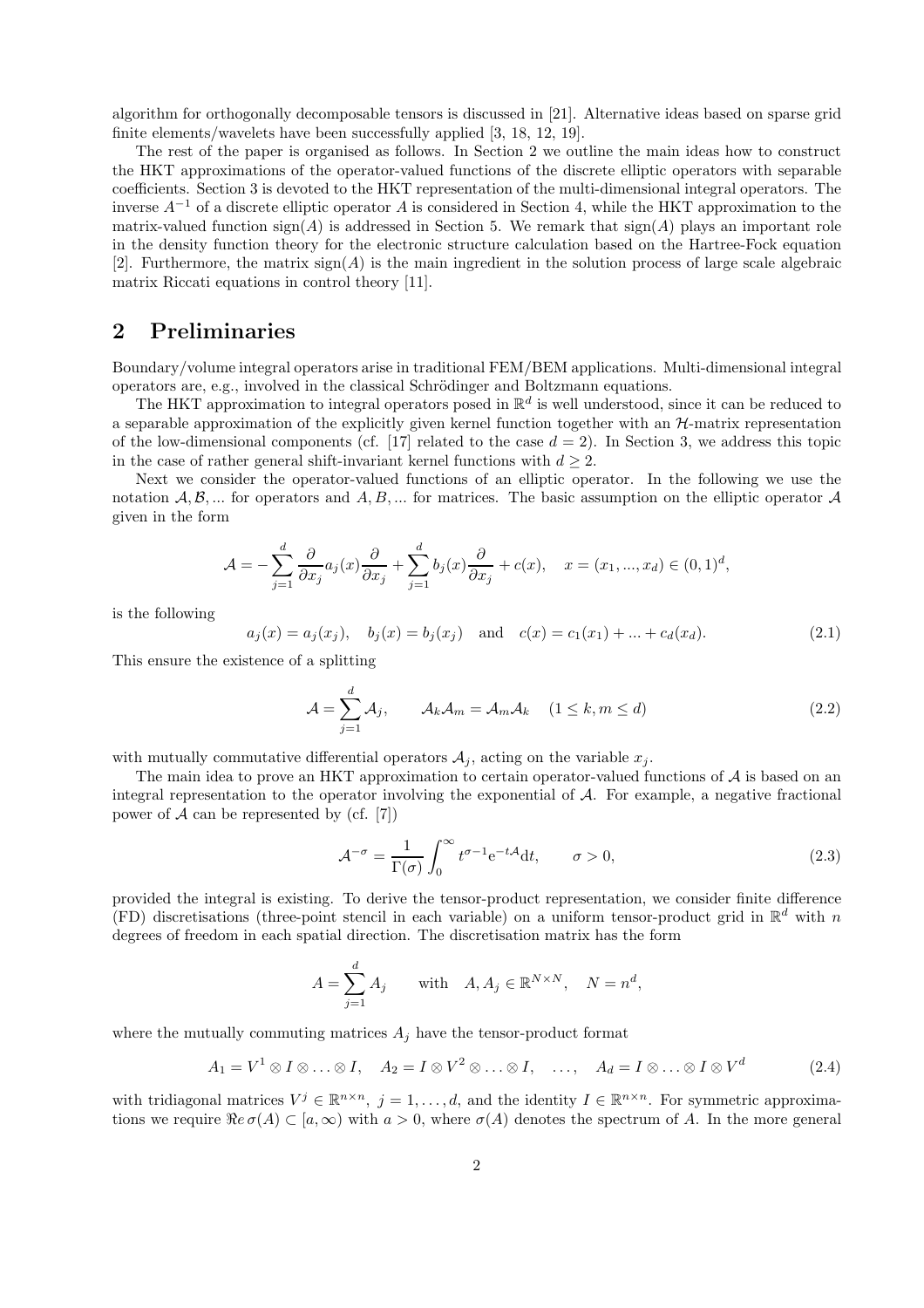case we assume that  $\left\|e^{-tA}\right\| \leq Ce^{-at}$  for  $t \geq 0$  with some  $a > 0$ . Having at hand representation (2.3) written for the discrete operator A, first, we make use of the fundamental property of the exponential function, namely,

$$
\exp(-tA) = \prod_{j=1}^{d} \exp(-tA_j),\tag{2.5}
$$

for commuting matrices  $A_j$ , and second, we apply an exponentially convergent quadrature rule to represent the integral (2.3) by a sum involving only factorised expressions

$$
A^{-\sigma} \approx \sum_{k=-M}^{M} c_k t_k^{\sigma-1} \prod_{j=1}^d \exp(-t_k A_j), \qquad t_k \in \mathbb{R}.
$$

Then we derive the tensor approximation

$$
A^{-\sigma} \approx \sum_{k=-M}^{M} c_k t_k^{\sigma-1} \bigotimes_{j=1}^{d} \exp(-t_k V^j) =: A_{(r)} \quad \text{with } r = 2M + 1 \text{ (cf. (1.1))}
$$
 (2.6)

providing exponential convergence

$$
||A^{-\sigma} - A_{(r)}|| \leq C e^{-s\sqrt{M}}
$$

with constants C, s not depending on M (but depending on  $\sigma$ ). Finally, given a desired tolerance  $\varepsilon =$  $\mathcal{O}(n^{-\beta})$ ,  $\beta > 0$ , we apply the H-matrix approximation to each individual exponent exp $(-t_kV^j)$  manifesting the linear-logarithmic cost  $\mathcal{O}(n \log^q n)$  in n (cf. [4, 7] concerning the existence and construction of the corresponding H-matrix approximation). This leads to the approximant  $A_{(r)}$  with the complexity bound  $\mathcal{O}(dn \log^q n)$ . Numerical examples on the HKT approximation to the discrete Laplacian inverse are presented in Part I [16].

**Remark 2.1** *Note that with the choice*  $A = -\Delta$ *, the representation (2.6) would be of particular interest in the cases*  $\sigma = 1/2$  *(preconditioning for the Laplace-Beltrami operator*  $(-\Delta)^{1/2}$ *, and for the hypersingular integral operator, e.g., in BEM applications),*  $\sigma = 1$  *(inverse Laplacian), and*  $\sigma = 2$  *(inverse biharmonic operator).*

When we study the HKT approximation applied either to a more general class of elliptic operators (say, operators A with mixed derivatives or indefinite resolvent operators  $(zI-\mathcal{A})^{-1}$ ,  $z \in \mathbb{C}$ , or to the more general class of operator-valued functions  $\mathcal{F}(\mathcal{A})$  (e.g., for  $F(\mathcal{A}) = \text{sign}(\mathcal{A})$ ) then we find that the strong positiveness and commutativity property required above may fail. The goal of this paper is to present more general HKT formats and new approximation techniques which allow to extend the results from [7, 17] to a wider range of interesting applications which include, in particular, functions of operators with mixed derivatives or of indefinite operators. In this paper we focus on the case of matrix-valued functions  $F(A)$ , where A represents a discrete elliptic operator with separable coefficients (cf. (2.1)) though the results can be applied to a more general class of matrices.

The main ideas behind our approach are related to the following issues:

- (**a**) integral representations for the matrices  $A^{-1}$ ,  $(zI A)^{-1}$ ,  $(zI A)^{-1} \pm (\bar{z}I A)^{-1}$  by means of matrix exponentials  $e^{-tB^2}$  and  $e^{-tBB^*}$  with certain B (see (2.7) and (2.8));
- (**b**) separable approximation to matrices of the type  $\exp(A_k A_m)$ , involved in (2.4) (see Lemma 4.3 below);
- (c) integral representations for  $F(A) = \text{sign}(A)$ , which allow exponentially convergent quadratures.

Concerning item (**a**), we propose the representation of  $A^{-1}$  by

$$
A^{-1} = A \int_0^\infty e^{-tA^2} dt
$$
 (2.7)

(see (2.3) with  $\sigma = 1$  and with A substituted by  $A^2$ ), which already allows to treat invertible operators with rather general location of the spectrum (say, the Helmholtz operator  $\mathcal{A} = -\Delta - \kappa^2$ ,  $\kappa \in \mathbb{R}$ ).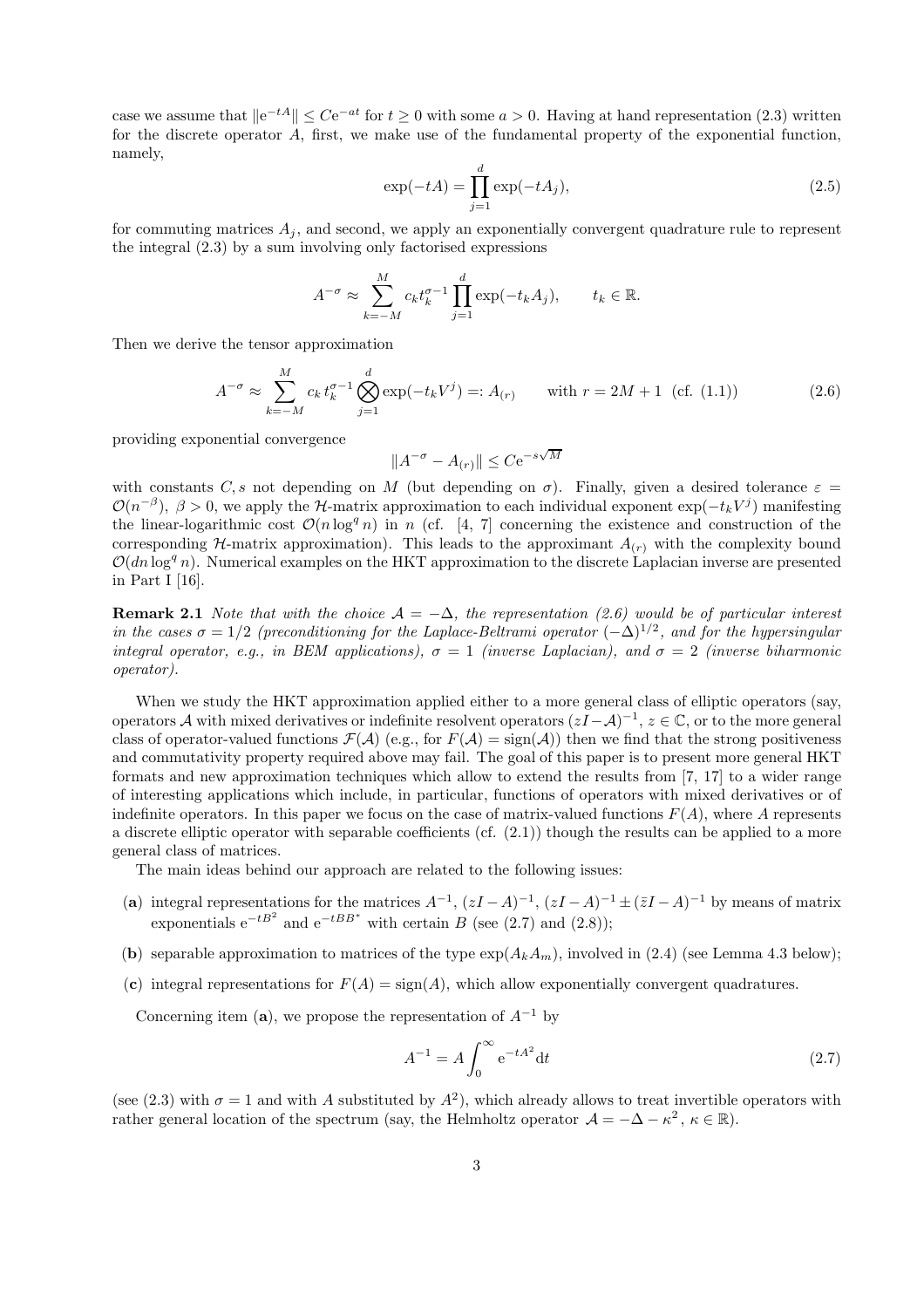In some applications we need the construction for a sum of conjugate resolvents  $(zI - A)^{-1} \pm (\bar{z}I - A)^{-1}$ , which can be reduced to the case  $(2.7)$ . For example, the sum of two resolvents can be represented as inverse of the following positive definite matrix,

$$
(zI - A)^{-1} + (\bar{z}I - A)^{-1} = 2X(b^2I + X^2)^{-1}, \qquad z = a + ib, \ X := aI - A.
$$

Now  $(b^2I + X^2)^{-1}$  can be approximated in the HKT format using an approximation by exponential sums. In the general case (e.g., for the single resolvent  $(zI - A)^{-1}$ ), we may use the modification

$$
A^{-1} = A^*(AA^*)^{-1} = A^* \int_0^\infty e^{-tAA^*} dt.
$$
 (2.8)

The core of our method is based on efficient quadratures for the integrals in  $(2.7)$  and  $(2.8)$  combined with a data-sparse representation of the matrices  $\exp(A_k A_m)$  with commuting tensor products  $A_k$ ,  $A_m$ . Our study of the previous representations applied to discrete elliptic operators of second order then naturally leads to the understanding of how to treat higher order operators, e.g., the biharmonic operator  $\Delta^2$ .

**Remark 2.2** *The representation (2.8) is in particular successful for solving least squares problems given by the normal equation of the form*  $A^{\top} A u = A^{\top} f$ .

The construction of an HKT approximation to the inverse matrix and, in particular, to the resolvent family  $(zI - A)^{-1}$ ,  $z \in \mathbb{C}$ , allows to approximate a rather general class of matrix-valued analytic functions, which can be represented by the Dunford-Cauchy integral

$$
F(A) := \frac{1}{2\pi i} \int_{\Gamma} F(z)(zI - A)^{-1} \mathrm{d}z,\tag{2.9}
$$

where  $\Gamma$  is a curve containing the spectrum of A in its interior. Here  $F(z)$  is a real-valued analytic function in the domain containing the interior of Γ. Usually, the curve  $\Gamma$  is chosen symmetrically with respect to the real axis. We assume that the integral in (2.9) is approximated by a proper quadrature formula

$$
F_M(A) := \sum_{k=-M}^{M} c_k F(z_k)(z_k I - A)^{-1} \approx F(A)
$$
\n(2.10)

(e.g., Sinc quadrature or Gauss-Lobatto quadrature), where the quadrature points are located symmetrically with respect to the real axis, i.e.,  $z_k = \bar{z}_{-k}$  and, moreover,  $c_k = c_{-k}$ ,  $k = 1, \ldots, M$ . For generally located  $z_k \in \Gamma$ , the corresponding term in (2.10) may fail to satisfy the assumption  $\Re e \lambda > 0$  for all  $\lambda \in \sigma(z_kI - A)$ . However, if we combine two terms corresponding to the indices k and  $-k$ , then the result can be represented in the HKT format, and thus, the total sum in (2.10).

The HKT format will be applied to the matrix-valued function  $F(A) = \text{sign}(A)$ , based on an efficient quadrature for the integral representation

$$
sign(A) = \frac{1}{c_f} \int_{\mathbb{R}_+} \frac{f(tA)}{t} dt
$$

with certain functions f described in §5.1. Note that in the case of Hermitean matrix A, one can apply the polar decomposition  $A = sign(A)\sqrt{AA^*}$ , to represent  $sign(A)$  via  $A(AA^*)^{-1/2}$ .

We recall that the computation of the matrix  $sign(A)$  plays an important role in the density function theory for the electronic structure calculation based on the Hartree-Fock equation [2]. The matrix  $sign(A)$  is the important ingredient in the solution process of large scale algebraic matrix Riccati equations in control theory [11].

# **3 HKT Approximation of Integral Operators**

A principal ingredient in the HKT representation of integral operators in many spatial dimensions is a separable approximation of the multi-variate function representing the kernel of the operator. Given the integral operator  $\mathcal{A}: L^2(\Omega) \to L^2(\Omega)$  in  $\Omega := [0, 1]^d \in \mathbb{R}^d$ ,  $d > 2$ ,

$$
(\mathcal{A}u)(x) := \int_{\Omega} g(x, y)u(y)dy, \quad x, y \in \Omega,
$$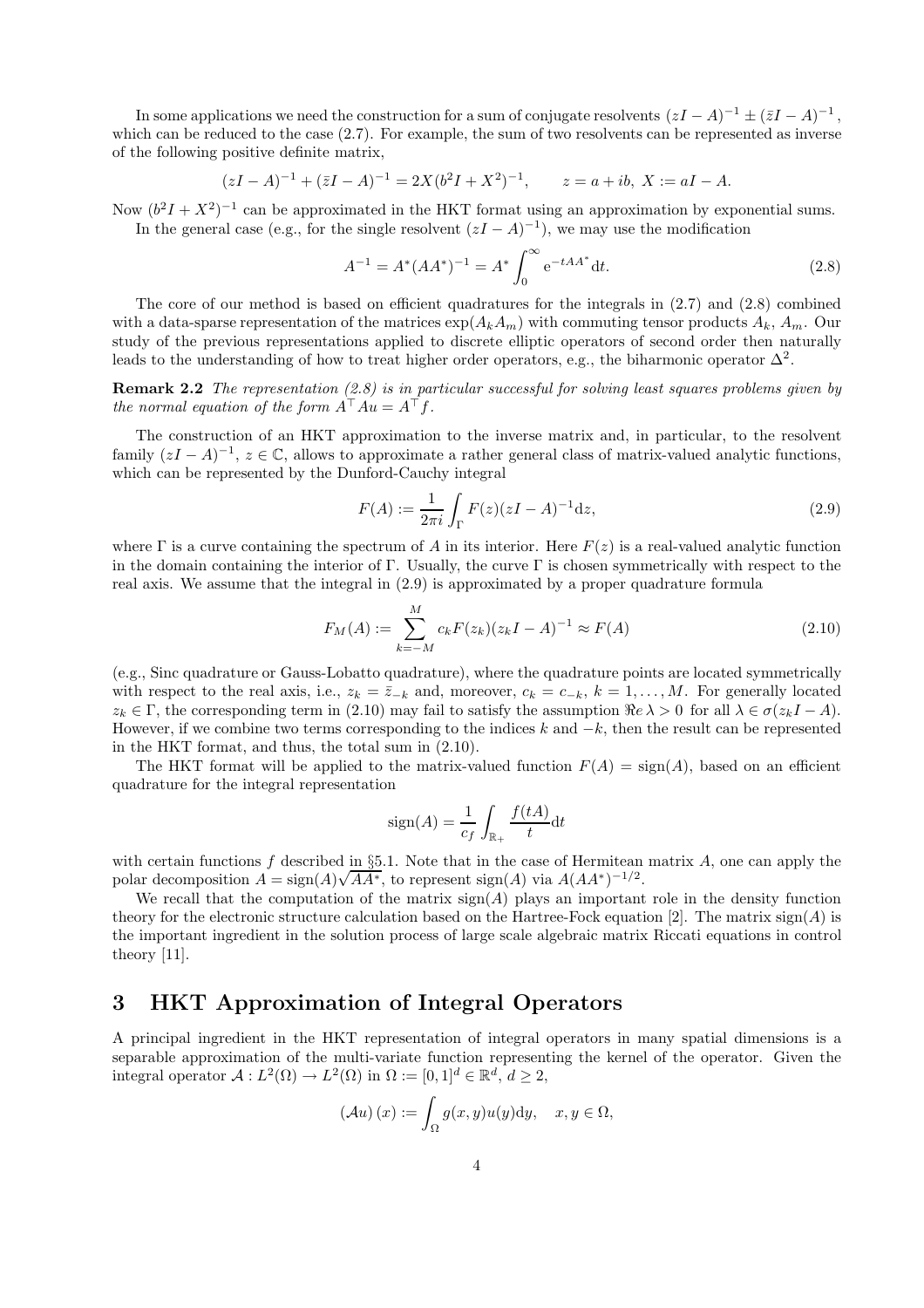with some shift-invariant kernel function  $g(x, y) = g(|x - y|)$ , which, therefore, can be represented in the form

$$
g(x, y) = G(\zeta_1, ..., \zeta_d) \equiv g\left(\sqrt{\zeta_1^2 + ... + \zeta_d^2}\right),
$$

where  $\zeta_{\ell} = |x_{\ell} - y_{\ell}| \in [0, 1], \ell = 1, ..., d$ . With some fixed  $0 \le \alpha_0 < 1$ , we introduce the auxiliary function

$$
F(\zeta_1, ..., \zeta_d) := (\zeta_1 \cdots \zeta_{d-1})^{\alpha_0} G(\zeta_1, ..., \zeta_d).
$$
\n(3.1)

In this section we suppose that a multi-variate function  $F : \mathbb{R}^d \to \mathbb{R}$  can be approximated by a separable expansion

$$
F_r(\zeta_1, ..., \zeta_d) := \sum_{k=1}^r \Phi_k^1(\zeta_1) \cdots \Phi_k^d(\zeta_d) \approx F,
$$
\n(3.2)

where the set of functions  $\{\Phi_k^{\ell} : \ell = 1, ..., d, k = 1, ..., r\}$  with  $\Phi_k^{\ell} : [0, 1] \to \mathbb{R}$  may be fixed or can be chosen adaptively. Various methods for constructing approximations which are exponentially convergent in r are discussed in Part I [16].

We consider a Galerkin scheme with tensor-product test functions

$$
\phi^{\mathbf{i}}(x_1, ..., x_d) = \phi_1^{i_1}(x_1) \cdot ... \cdot \phi_d^{i_d}(x_d), \qquad \mathbf{i} = (i_1, ..., i_d), \ i_\ell \in I_n := \{1, ..., n\}, \ \ell = 1, ..., d.
$$

Now we approximate the Galerkin stiffness matrix

$$
A = \{ (\mathcal{A}\phi^{\mathbf{i}}, \phi^{\mathbf{j}})_{L^2} \}_{\mathbf{i}, \mathbf{j} \in I_n^d} \in \mathbb{R}^{N \times N}, \quad N = n^d,
$$

by a matrix  $A_{(r)}$  of the form (1.1), where the  $V_k^{\ell}$  are  $n \times n$  matrices given by

$$
V_k^{\ell} = \left\{ \int_0^1 |x_{\ell} - y_{\ell}|^{-\alpha_{\ell}} \Phi_k^{\ell}(|x_{\ell} - y_{\ell}|) \phi_{\ell}^{i_{\ell}}(x_{\ell}) \phi_{\ell}^{j_{\ell}}(y_{\ell}) dx_{\ell} dy_{\ell} \right\}_{i_{\ell}, j_{\ell} = 1}^n, \quad \ell = 1, ..., d,
$$
\n(3.3)

with  $\alpha_{\ell} = \alpha_0, \ell = 1, ..., d-1$ , and  $\alpha_d = 0$  (see (3.1)). We recall the conventional definition of asymptotically smooth functions: a function  $g(x, y)$ ,  $x, y \in \mathbb{R}^d$ , is called asymptotically smooth if there exists  $\gamma \ge$ and  $p \in \mathbb{R}$  such that for all  $x, y \in \mathbb{R}^d$ ,  $x \neq y$ , and all multi-indices  $\alpha, \beta$  such that  $|\alpha| + |\beta| > 0$  with  $|\alpha| = \alpha_1 + ... + \alpha_d$ , there holds

$$
|\partial_x^{\alpha}\partial_y^{\beta}g(x,y)| \leq C\alpha |\beta! \gamma^{|\alpha|+|\beta|} |x-y|^{-p-|\alpha|-|\beta|}.
$$

The next lemma shows that the error  $||A - A_{(r)}||$  with respect to usual norms is directly related to the error  $||F - F_r||_{\infty}$  of the separable approximation (3.2) of F (see the discussion in [17]). It also specifies the sufficient conditions for  $\mathcal{H}$ -matrix approximability to the Kronecker factors  $V_k^{\ell}$ .

**Lemma 3.1** *Let* (3.2) be valid, then for any  $\mathbf{i}, \mathbf{j} \in I_n^d$ , we have the estimate

$$
|a_{\mathbf{i},\mathbf{j}} - a_{\mathbf{i},\mathbf{j}}^r| \leq ||F - F_r||_{\infty} \prod_{\ell=1}^d \left\| |x_{\ell} - y_{\ell}|^{-\alpha_{\ell}} \phi_{\ell}^{i_{\ell}}(x_{\ell}) \phi_{\ell}^{j_{\ell}}(y_{\ell}) \right\|_{L^1([0,1]\times[0,1])}
$$

*for the components of*  $A - A_{(r)}$ *. We assume that the function* 

$$
g_{\ell,k}(u,v) := |u - v|^{-\alpha_{\ell}} \Phi_k^{\ell}(|u - v|), \quad (u,v) \in [0,1]^2,
$$

*is asymptotically smooth for*  $l = 1, ..., d$ ,  $k = 1, ..., r$ . *Then, for low-order piecewise polynomial basis functions,*  $V_k^{\ell}$  can be approximated by a rank-m H-matrix  $\widetilde{V}_k^{\ell}$  with an error

$$
||V_k^{\ell} - \widetilde{V}_k^{\ell}|| \le C\eta^m \quad \text{for some} \quad \eta < 1.
$$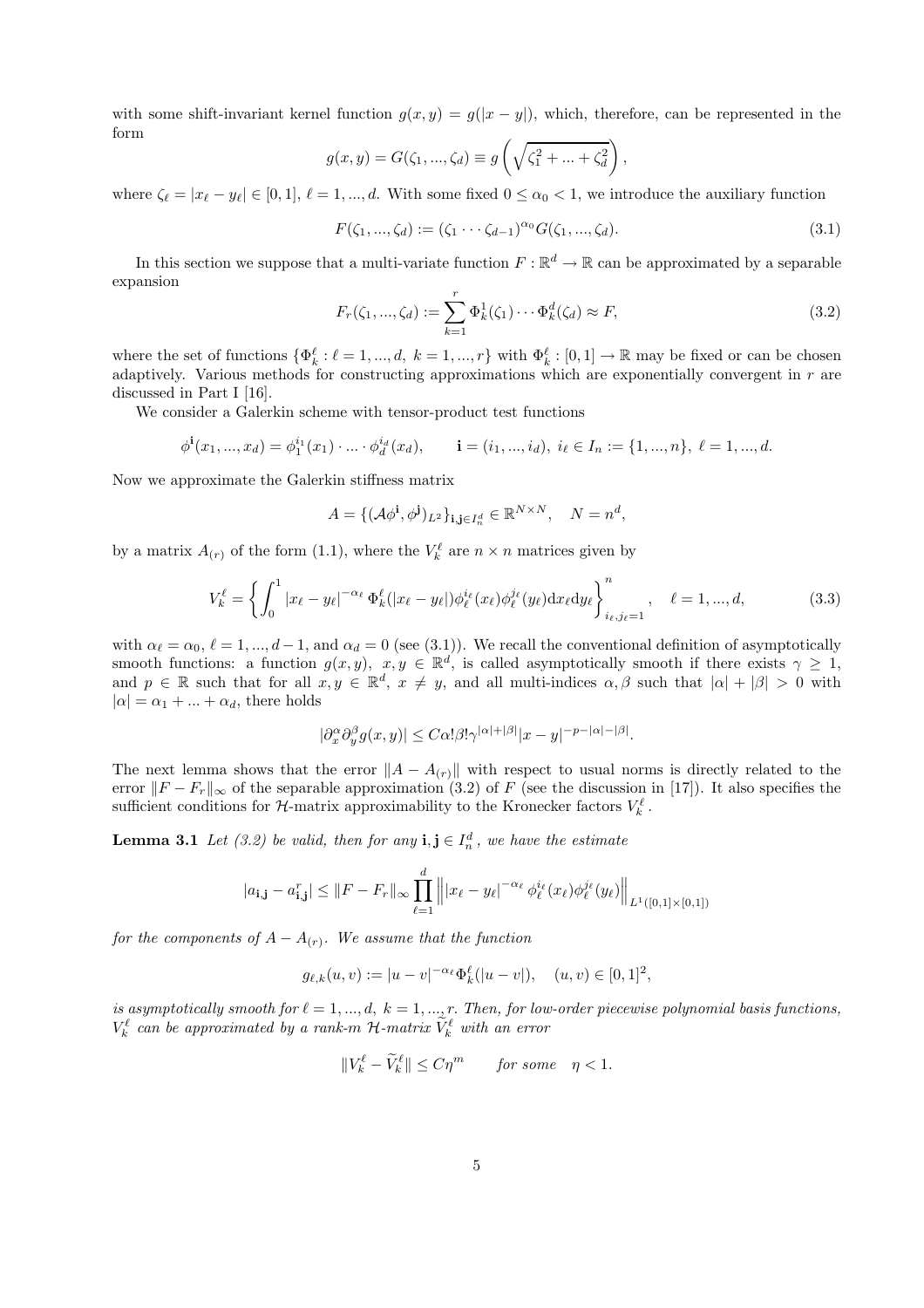*Proof.* By construction we obtain

$$
|a_{\mathbf{i},\mathbf{j}} - a_{\mathbf{i},\mathbf{j}}^r| = \left| \int_{\Omega \times \Omega} (F - F_r) \left( \prod_{\ell=1}^d |x_\ell - y_\ell|^{-\alpha_\ell} \right) \phi^{\mathbf{i}}(x) \phi^{\mathbf{j}}(y) \mathrm{d}x \mathrm{d}y \right|
$$
  
\n
$$
\leq ||F - F_r||_{\infty} \left\| \left( \prod_{\ell=1}^d |x_\ell - y_\ell|^{-\alpha_\ell} \right) \phi^{\mathbf{i}}(x) \phi^{\mathbf{j}}(y) \right\|_{L^1(\Omega \times \Omega)}
$$
  
\n
$$
= ||F - F_r||_{\infty} \prod_{\ell=1}^d \left\| |x_\ell - y_\ell|^{-\alpha_\ell} \phi_\ell^{i_\ell}(x_\ell) \phi_\ell^{j_\ell}(y_\ell) \right\|_{L^1([0,1] \times [0,1])},
$$

where the last equation follows by inserting the tensor-product basis and by separating the 2d-dimensional integral.

To prove the second statement, we note that  $V_k^{\ell}$  given by (3.3) appears to be the exact Galerkin stiffness matrix for an integral operator with the kernel function  $g_{\ell,k}(u, v)$  defined on  $[0, 1] \times [0, 1]$ . Since  $g_{\ell,k}(u, v)$ is supposed to be asymptotically smooth, the result follows by the conventional theory of the  $H$ -matrix approximation (cf. [10], [13]-[15]).

Note that due to Lemma 3.1,  $||A - A_{(r)}||$  can be easily estimated in, say, the Frobenius,  $l_2$  or  $l_{\infty}$  matrix norms. In particular, we have

$$
||A - A_{(r)}||_{\infty} \leq n^d ||F - F_r||_{\infty} \prod_{\ell=1}^d ||x_{\ell} - y_{\ell}|^{-\alpha_{\ell}} \phi_{\ell}^{i_{\ell}}(x_{\ell}) \phi_{\ell}^{j_{\ell}}(y_{\ell})||_{L^1([0,1] \times [0,1])}.
$$

Several methods of separable approximations to multi-variate functions are presented in Part I [16]. In the general case, approximability property (3.2) can be validated by using the tensor-product Sinc interpolation. In this case the function  $\Phi_k^{\ell}(|u-v|)$  can be proved to be asymptotically smooth. For the class of kernel functions approximated by the quadrature method or by exponential sums, the factor  $\Phi_k^{\ell}(|u-v|)$  even appears to be globally smooth (indeed, it is the entire function).

**Lemma 3.2** *For both, the tensor-product Sinc-interpolation and quadrature approximation methods, the function*  $g_{\ell,k}(u, v)$  *from Lemma 3.1 is asymptotically smooth.* 

*Proof.* In the first case we have

$$
g_{\ell,k}(u,v) = |u-v|^{-\alpha_{\ell}} S(k,\mathfrak{h})(\phi^{-1}(|u-v|)), \qquad u, v \in [0,1],
$$

where  $S(k, \mathfrak{h})$  refers for the k-th Sinc function with step-size  $\mathfrak{h}$ , and  $\phi^{-1}(x) = \operatorname{arsinh}(\operatorname{arcosh}(\frac{1}{x}))$  (cf. [16, §2]). Since the Sinc function  $S(k, \mathfrak{h})(x)$ ,  $x \in \mathbb{R}$ , is holomorphic in x, and since the factor  $|u - v|^{-\alpha_{\ell}}$  is asymptotically smooth, we conclude that  $g_{\ell,k}(u, v)$  is also asymptotically smooth (see also the discussion in  $[17]$ ).

In the case of a quadrature method, we obtain the entire function

$$
\Phi_k^{\ell}(|u-v|) = \exp(-t_k|u-v|^2), \quad t_k > 0.
$$

Then the previous argument completes the proof.

Applying Lemmata 3.1 and 3.2 proves the existence of a low Kronecker rank HKT approximation to the class of multi-dimensional integral operators.

In general, given a tolerance  $\varepsilon > 0$ , we have the bound  $r = \mathcal{O}(\left[\log\left(\frac{1}{h}\right) \log\left(\frac{1}{\varepsilon}\right) \log\left(\log\frac{1}{\varepsilon}\right)\right]^{d-1})$ , where h is the mesh parameter of the FE discretisation. However, in many practically interesting cases we obtain a dimensionally independent bound  $r = \mathcal{O}(\log(\frac{1}{h}) \log(\frac{1}{\varepsilon}) \log(\log \frac{1}{\varepsilon}))$  (see examples in [16]).

# **4 Approximation to** *A*<sup>−</sup><sup>1</sup> **for Indefinite Matrices**

The HKT representation to the inverse of a discrete elliptic operator plays a central role when treating the case of general matrix-valued functions  $F(A)$ , since typically an approximation of the indefinite matrix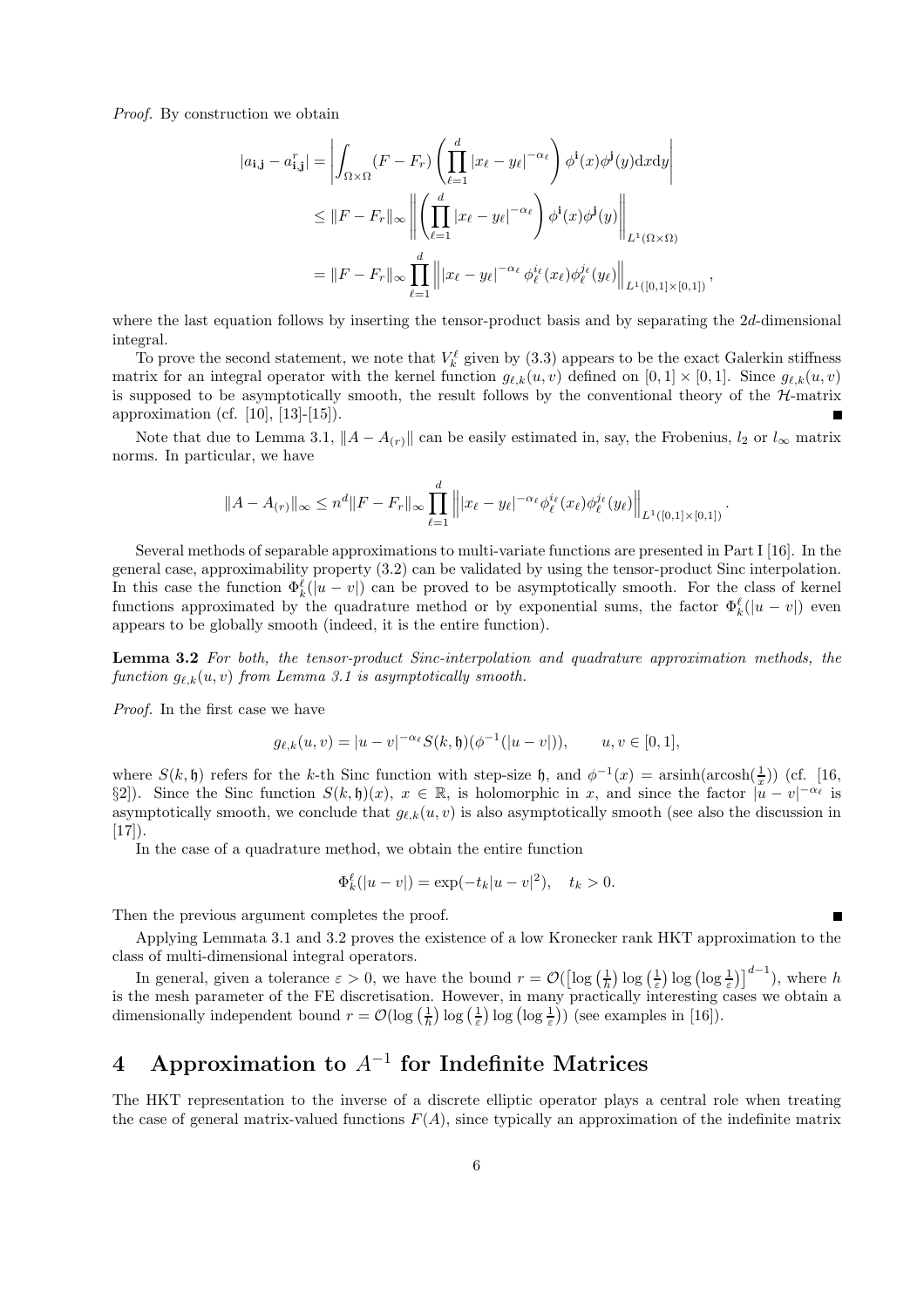resolvent  $(zI - A)^{-1}$  is needed (cf. (2.10)). In this case a representation like (2.3) is no longer true. To overcome this difficulty, we approximate the matrix resolvent making use of a sum of resolvents with conjugate parameters  $z$  and  $\bar{z}$  combined with the integral representations for matrices with positive real part of spectrum. The alternative is a direct representation of  $(zI - A)^{-1}$  by (2.8).

Numerical results on the Kronecker-product approximation to the multi-dimensional Laplace operator inverse are presented in [16]. The  $H$ -matrix approximation to the resolvent matrix was discussed in [4].

#### **4.1 Using the Representations (2.7) and (2.8)**

First, we consider the representation (2.7) provided that the integral exists. For the ease of presentation, we assume that A is real-diagonalisable, i.e.,  $A = TDT^{-1}$  with D real diagonal, and  $\sigma(D^2) \subset [1, R]$  with some  $R > 1$ . In this case, one can use the efficient quadrature described in Part I [16, Remark 2.2], which yields the representation of the integral term in (2.7) by the exponential sum  $F_M(A)$ :

$$
F(A) := A^{-2} = \int_0^\infty e^{-tA^2} dt \approx F_M(A) := \sum_{k=-M}^M c_k e^{-t_k A^2},
$$
\n(4.1)

providing exponentially fast convergence

$$
||F(A) - F_M(A)|| \leq C \operatorname{cond}(T) e^{-\pi M/(\log R \log M)}.
$$

Suppose that cond( $D^2$ ) =  $n^{\beta}$ ,  $\beta > 0$ , then an approximation error  $\varepsilon = n^{-\alpha}$ ,  $\alpha > 0$ , can be achieved with  $M = \mathcal{O}(\log^q n)$ ,  $q \ge 1$ . Figures 4.1 and 4.2 in [16] illustrate the efficiency of the quadrature (4.1) depending on the parameter R bounding the condition:  $\sigma(D^2) \subset [1, R]$ .

**Remark 4.1** *If* A *is non-diagonalisable, we suppose that*  $\Re e \sigma(A^2) \in \mathbb{R}_+$ *. The matrix*  $e^{-tA^2}$  *can be represented by the Dunford-Cauchy integral*

$$
e^{-tA^2} := \frac{1}{2\pi i} \int_{\Gamma} e^{-tz} (zI - A^2)^{-1} dz,
$$
\n(4.2)

*where*  $\Gamma$  *is a curve containing the spectrum of*  $A^2$  *in its interior such that*  $\Re e z > 0$  *for all*  $z \in \Gamma$ *. Furthermore, we assume that there is a constant*  $C_A > 0$  *such that* 

$$
\frac{1}{2\pi i} \int_{\Gamma} \|(zI - A^2)^{-1}\| \, |dz| \le C_A. \tag{4.3}
$$

*Denote*  $\nu = \max|\Im m z|$ *. Now the quadrature error in (4.1) corresponding to [16, Remark 2.2] can be estimated by*

$$
||F(A) - F_M(A)|| \le CC_A e^{\pi \nu/2} e^{-\pi M/(\log R \log M)}.
$$

We assume that the matrices in (2.4) can be represented in the form

$$
A_j = L_j - \frac{\kappa^2}{d}I
$$
 with  $\Re e \sigma(L_j) \subset [a, \infty), a > 0$ , and  $\kappa^2 \in \mathbb{R}_+$ 

(Helmholtz type operators). Due to (2.4), we can write

$$
A^{2} = \sum_{j=1}^{d} \left( L_{j}^{2} - 2\kappa^{2} L_{j} + \frac{\kappa^{4}}{d} I \right) + 2 \sum_{1 \leq i < j \leq d} L_{ij}, \qquad L_{ij} := L_{i} L_{j},
$$

which implies (abbreviating  $G_j := L_j^2 - 2\kappa^2 L_j + \frac{\kappa^4}{d}I$ )

$$
F_M(A) = \sum_{k=-M}^{M} S_k \prod_{j=1}^{d} e^{-t_k G_j} \quad \text{with} \quad S_k = c_k \prod_{1 \le i < j \le d} e^{-2t_k L_{ij}},\tag{4.4}
$$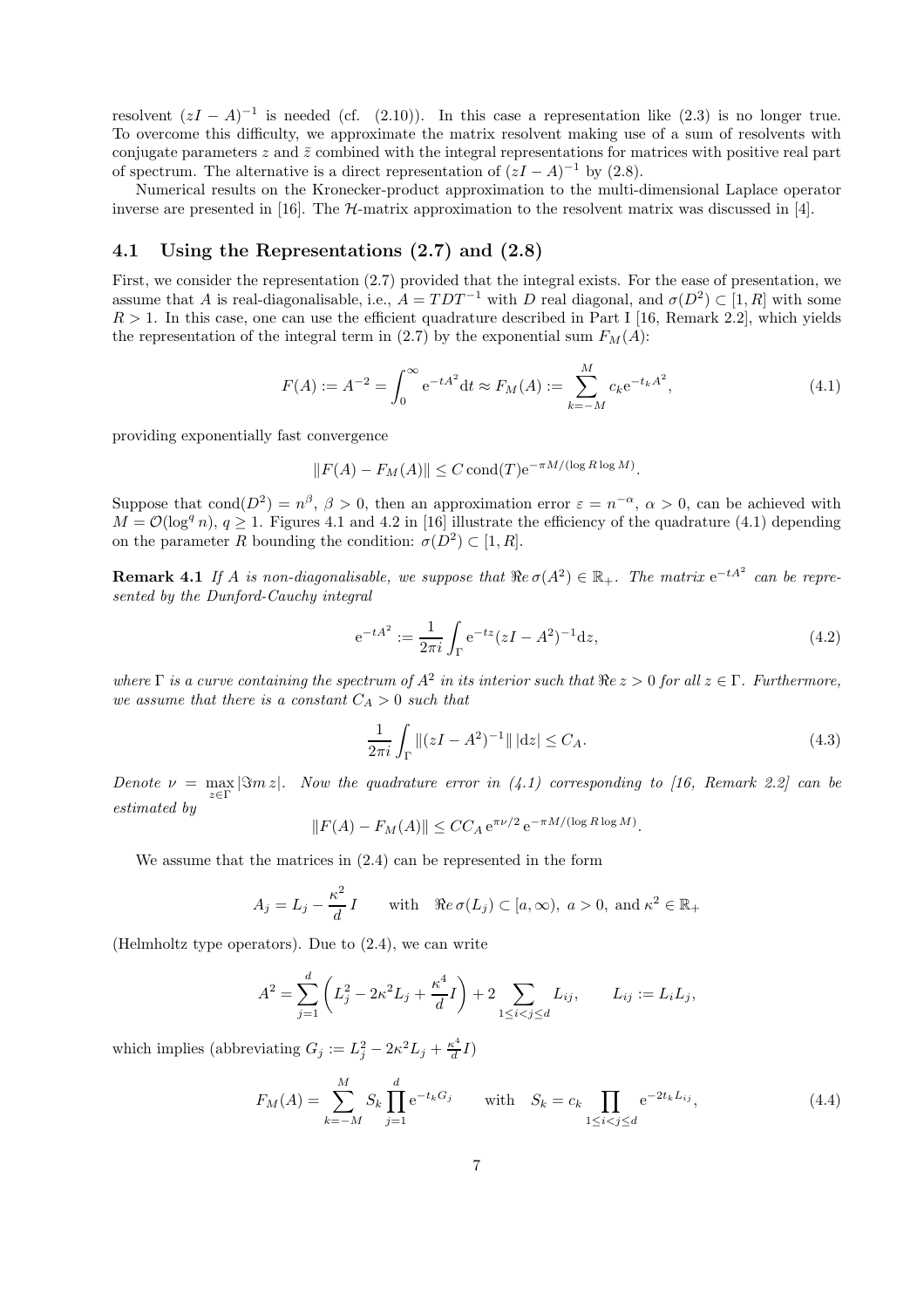since, by definition, the matrices  $G_j, L_{ij}$  ( $1 \leq i < j \leq d$ ) commute pairwise. For the finite difference scheme under consideration we can write

$$
L_j = I \otimes \ldots \otimes I \otimes B^j \otimes I \otimes \ldots \otimes I \qquad (j \in \{1, \ldots, d\})
$$

with  $B^j = \text{tridiag}\{a_j, b_j, c_j\} \in \mathbb{R}^{n \times n}$  situated in the j-th position.  $I \in \mathbb{R}^{n \times n}$  is the identity. Then, denoting

$$
G^{j} := (B^{j})^{2} - 2\kappa^{2}B^{j} + \frac{\kappa^{4}}{d}I \in \mathbb{R}^{n \times n}
$$
\n(4.5)

and substituting  $B^j - \frac{\kappa^2}{d} I$  (with  $B^j$  strongly positive) into the representation (2.4) instead of  $V^j$ , we obtain

$$
G_1 = G^1 \otimes I \otimes \ldots \otimes I, \quad G_2 = I \otimes G^2 \otimes \ldots \otimes I, \; \ldots, \quad G_d = I \otimes \ldots \otimes I \otimes G^d \tag{4.6}
$$

and

$$
L_{ij} = I \otimes \ldots \otimes I \otimes B^i \otimes I \otimes \ldots \otimes I \otimes B^j \otimes I \otimes \ldots \otimes I \qquad (1 \leq i < j \leq d),
$$

where the Kronecker factors  $B^i$ ,  $B^j$  correspond to the *i*-th and *j*-th position, respectively. In the following, we assume

 $\sigma(L_i) \subset [\lambda_{min}, \lambda_{max}], \quad \lambda_{min}, \lambda_{max} \in \mathbb{R}_{>0}$ (4.7)

(an extension to the case of complex eigenvalues is possible).

**Lemma 4.2** We assume that the matrices in (2.4) have the form  $A_j = L_j - \frac{\kappa^2}{d} I$ . Rewriting  $G^j$  from (4.4)  $as\ G^{j}=(B^{j}-\kappa^{2}I)^{2}+(\frac{1}{d}-1)\kappa^{4}I$ , we obtain that the representation

$$
F_M(A) = \sum_{k=-M}^{M} e^{(d-1)t_k \kappa^4} S_k \bigotimes_{j=1}^{d} \exp(-t_k (B^j - \kappa^2 I)^2)
$$
(4.8)

*provides the error bound*  $||F(A) - F_M(A)|| \leq Ce^{-\pi M/(\log R \log M)}$ . Moreover,  $F_M(A)$  can be computed within *the tolerance*  $\varepsilon = n^{-\alpha}$ ,  $\alpha > 0$ , *with the cost*  $\mathcal{O}(d^2 n^2 \log R \log^q n)$ .

*Proof.* We start from the representation  $(4.4)$ . Using  $(4.6)$ , we immediately obtain

$$
\prod_{j=1}^d \exp(-t_k G_j) = \bigotimes_{j=1}^d \exp(-t_k G^j).
$$

The property  $(B^{j} - \kappa^{2} I)^{2} > 0$  means that the corresponding matrix exponentials can be represented by *H*-matrices with the cost  $\mathcal{O}(n \log^q n)$  (cf. [4, 6]).

In general, the factor  $S_k$  in (4.4) cannot be represented exactly in a tensor-product form, hence, the complexity of the product  $\prod_{1 \leq i < j \leq d} \exp(-2t_k L_{ij})$  is dominated by the cost for approximating the specific exponential matrices  $\exp(-2t_k L_{ij})$  in a data-sparse format. This is possible because, by the definition of  $L_{ij}$  and by assumption (4.7), we have  $\sigma(L_{ij}) \subset \mathbb{R}_{>0}$ . Since  $L_{ij}$  operates on an index set isomorphic to  $\mathbb{R}^{2} \times \mathbb{R}^{2}$  $\mathbb{R}^{n^2 \times n^2}$ , the corresponding cost can be estimated by  $\mathcal{O}(d^2n^2 \log^q n)$  provided that we apply an H-matrix approximation as discussed, e.g., in [7].

Even under the above conditions, the computational complexity is only quadratic with respect to n rather than exponential in d.

The above representation, due to the square in the exponent, allows to get rid of the restrictions on κ. However, if κ is large, the ansatz (4.8) includes "small" matrix exponentials but multiplied with large coefficients which requires computations with low rounding error.

In the rest of this section, we analyse some cases when the quadratic cost  $O(d^2n^2 \log^q n)$  in n can be reduced to the linear expense  $\mathcal{O}(d^2 n \log^q n)$ . Assume that

$$
B^j = T \cdot D^j \cdot T^{-1} \in \mathbb{R}^{n \times n}, \qquad j = 1, \dots, d,\tag{4.9}
$$

with real diagonal matrices  $D^j = \text{diag}\{\lambda_1^{(j)}, \ldots, \lambda_n^{(j)}\}$  and that  $T, D^j$  are numerically available. For example, this is the case if  $I_j$  is the finite difference approximation of the one dimensional Laplacian this is the case if  $L_j$  is the finite difference approximation of the one-dimensional Laplacian.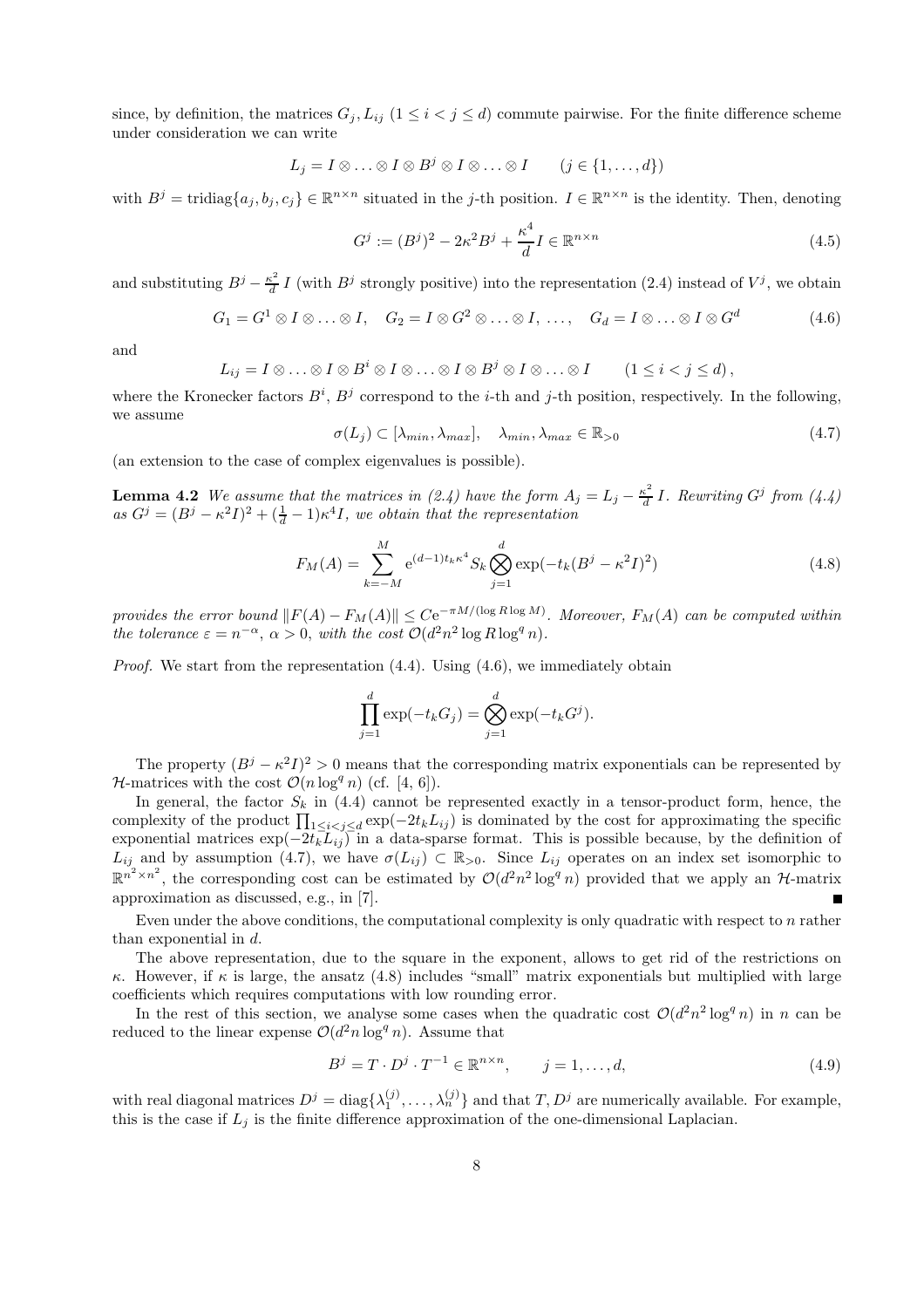**Lemma 4.3** *Let* (4.9) hold with real diagonal matrices  $D^j$ . Then the matrix  $e^{-2t_kL_{ij}}$  *can be represented (up to a tolerance*  $\varepsilon > 0$ *) in the Kronecker tensor-product form* 

$$
e^{-2t_kL_{ij}} \approx e^{d-2} \sum_{m=1}^{r_1} I \otimes \ldots \otimes I \otimes \mathcal{D}_{m1}(B^i) \otimes I \otimes \ldots \otimes I \otimes \mathcal{D}_{m2}(B^j) \otimes I \otimes \ldots \otimes I \equiv F_{ij}
$$
(4.10)

*with*  $r_1 = \mathcal{O}(\log^2(\varepsilon^{-1}))$  *and with some explicitly given functions*  $\mathcal{D}_{m1}$  *and*  $\mathcal{D}_{m2}$  *depending on*  $t_k$ *.* 

*Proof.* The assertion is a consequence of (4.9) and the corresponding approximation results for the function  $\exp(-xy)$ ,  $x, y \ge 0$  (see the example in [16, §7.4]). In fact, (4.9) implies

$$
e^{-2t_kL_{ij}} = T_d \exp\{-2t_kI\otimes \ldots \otimes I\otimes D^i\otimes I\otimes \ldots \otimes I\otimes D^j\otimes I\otimes \ldots \otimes I\}T_d^{-1},
$$

where  $T_d = T \otimes \ldots \otimes T$ . Now the existence of (4.10) is equivalent to the approximability of the exponentials of the Hadamard products

$$
\Lambda^{(ij)} = \{ \exp(-2t_k\lambda_l^{(i)} \cdot \lambda_m^{(j)}) \}_{l,m=1}^n \in \mathbb{R}^{n \times n}, \quad \lambda_l^{(i)} \in \sigma(B^i), \ \lambda_m^{(j)} \in \sigma(B^j),
$$

by rank- $r_1$ -matrices with small  $r_1$ . In turn, the latter task is reduced to the separable approximation of the generating function  $\exp(-2t_kxy)$ ,  $x, y \in [\lambda_{min}, \lambda_{max}] \subset \mathbb{R}_+, t_k > 0$ , which is accomplished by using a *Sinc* interpolation. For this purpose, we consider the modified function  $g(x, y) = \frac{x}{1+x} \exp(-2t_kxy)$ ,  $x \in \mathbb{R}_+$ . This function  $g(x, y)$  can be approximated by a separable ansatz  $g_M(x, y)$  like in [16, 87.4]. Then we derive function  $g(x, y)$  can be approximated by a separable ansatz  $g_{M_1}(x, y)$  like in [16, §7.4]. Then we derive

$$
|g(x,y) - g_{M_1}(x,y)| \le (2t_k)^{-1} M_1^{1/2} e^{-cM_1^{1/2}}.
$$

Note that we have  $t_k \ge CM^{-1}$  with M corresponding to the exterior sum. Then choosing  $r_1 = 2M_1 + 1$ , we finally obtain the desired separable representation to the function  $\frac{1+x}{x}g(x, y)$ ,  $x \in [\lambda_{min}, \lambda_{max}]$ .

Combining (4.10) with (4.8), we arrive at

$$
F_M(A) = \sum_{k=-M}^{M} e^{(d-1)t_k \kappa^4} \left\{ \prod_{1 \le i < j \le d} F_{ij} \right\} \bigotimes_{j=1}^d e^{-t_k (B^j - \kappa^2 I)^2} \equiv \sum_{k=-M}^{M} \widetilde{S}_k \bigotimes_{j=1}^d e^{-t_k (B^j - \kappa^2 I)^2} \tag{4.11}
$$

with  $F_{ij}$  from (4.10). This representation is of the generalised format (5.1) with the Kronecker rank  $r = 2M + 1$ . The complexity of (4.11) can be estimated by  $\mathcal{O}(Mr_1d^2n\log^q n)$  provided that we are able to diagonalise each matrix  $B^j$   $(1 \leq j \leq d)$  with the cost  $\mathcal{O}(n \log n)$  (e.g., if  $L_j$  represents a discrete elliptic operator with constant coefficients). As a consequence, the functions  $F_{mp}(B^i)$  can be represented with linear-logarithmic cost in n.

The representation (4.11) can be also transformed to the standard Kronecker-product form since the Kronecker rank of  $\widetilde{S}_k$  can be estimated by  $r_1^{(d^2-d)/2}$ .

#### **4.2 Sum of Conjugate Resolvents**

Using quadrature rules like (2.10) it is often possible to choose  $c_k = c_{-k}$  and  $z_k = \overline{z}_{-k}$ . For such cases we propose the following simplifications to represent a sum of conjugate resolvents.<br>Let  $z = a + ib \in \mathbb{C}$  with  $a \ge 0$  and a matrix  $L = \sum_{j=1}^{d} L_j$  be given such that

(a1) 
$$
\sigma(L_j) \subset \mathbb{R}_{>0}
$$
 for all  $j = 1, ..., d$ ;  
\n(b1)  $b^2 + \Re e(a - \mu)^2 > c_L > 0$  for all  $\mu \in \sigma(L)$ .

We are interested in the HKT approximation of the matrices

$$
\mathcal{G}^+(L) := (zI - L)^{-1} + (\bar{z}I - L)^{-1} = 2X(b^2I + X^2)^{-1},
$$
  
\n
$$
\mathcal{G}^-(L) := (zI - L)^{-1} - (\bar{z}I - L)^{-1} = -2ib(b^2I + X^2)^{-1} \text{ with } X = aI - L.
$$
\n(4.12)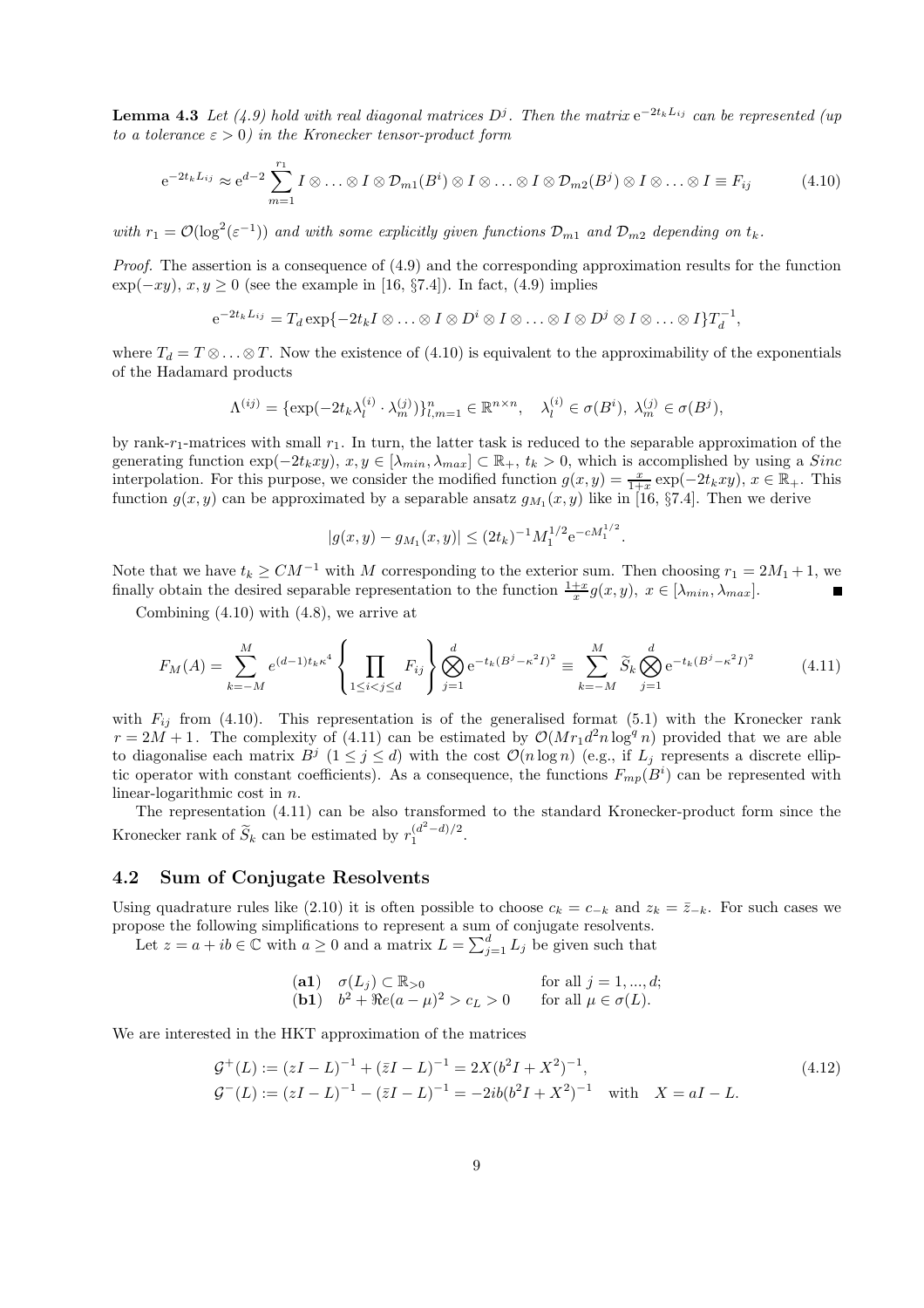Consider, for example, the matrix  $\mathcal{G}^+(L)$ . Due to condition (**b1**), one can represent the matrix

$$
F(L) := (2X)^{-1} \mathcal{G}^+(L) = (b^2 I + X^2)^{-1}
$$

by

$$
F(L) = \int_0^\infty e^{-t(b^2 + X^2)} dt \approx F_M(L) := \sum_{k=-M}^M c_k e^{-t_k(b^2 + X^2)}
$$

(cf. (4.1)). Using the same notation as in §4.1, we substitute  $a = \kappa^2$ ,  $A_j = L_j - \frac{a}{d}I$ , to obtain

$$
b^2I + X^2 = \sum_{j=1}^d \left( L_j^2 - 2aL_j + \frac{a^2 + b^2}{d}I \right) + 2 \sum_{1 \le i < j \le d} L_{ij}, \qquad L_{ij} := L_i L_j.
$$

Taking into account condition (**a1**), we are able to apply Lemma 4.2 which, in our particular case, leads to the representation of the form (5.1),

$$
F_M(L) = \sum_{m=-M}^{M} e^{t_m(a^2 - \frac{a^2 + b^2}{d})} S_m \bigotimes_{j=1}^{d} \exp(-t_m(B^j - aI)^2) \approx F(L), \tag{4.13}
$$

with  $S_k$  given by (4.4). Opposite to the discussion following Lemma 4.2, the expression (4.13) does not indicate any numerical instabilities because of the following remark.

**Remark 4.4** *The Kronecker sum* (4.13) includes only coefficients  $e^{t_m(a^2 - \frac{a^2 + b^2}{d})}S_m$ , which can be bounded by  $\mathcal{O}(\varepsilon^{-q})$  with  $q = \mathcal{O}(1)$ , in the  $L_{\infty}$ -norm, which do not cause numerical instabilities. In fact, by construction *we easily obtain*  $\max_{m} \{t_m\} \le CM = \mathcal{O}(|\log \varepsilon|)$ , where  $\varepsilon$  *is the required accuracy (cf. Part I [16]). Moreover, by the same reasons, we can show that the quadrature points in (2.10) applied to the Dunford-Cauchy integral* also satisfy  $\max_{-M \le k \le M} \sqrt{a_k^2 + b_k^2} \le CM$ , where  $z_k = a_k + ib_k$ .

Representation (4.13) not only proves the existence of an HKT approximation to the considered class of matrix-valued functions but also provides a constructive algorithm for computing such an approximation in real arithmetic. Similarly to (4.11), the corresponding cost is dominated by  $\mathcal{O}(M r d^2 n \log^q n)$ .

If we are interested to approximate the individual resolvents  $(zI - L)^{-1}$ ,  $z \in \mathbb{C}$ , we can apply the representation (2.8). The corresponding construction is completely similar to the previous case. The only difference is in the usage of complex arithmetics to multiply A<sup>∗</sup> with a real valued integral representing the matrix  $F(L)$  analysed above. The same recipe can be used to approximate  $A^{-1}$  in the case of an invertible matrix with a rather general location of the spectrum  $\sigma(A)$ .

#### **4.3 Approximation to a Class of Analytic Functions** *F*(*A*)

Assume that a given matrix-valued analytic function  $F(A)$  allows the Dunford-Cauchy representation. Assume that we are given a quadrature rule (2.10) with symmetric coefficients and quadrature points (i.e.,  $c_k = c_{-k}, z_k = \overline{z}_{-k}, k = 1, \ldots, M$  that converges exponentially in M, i.e.,

$$
||F(A) - F_M(A)|| \le Ce^{-cM^{\alpha}} \quad \text{for some } \alpha > 0.
$$

For our particular quadratures we have  $\alpha \geq 1/2$ . Now, we apply the HKT approximation to each couple of conjugate resolvents (cf. §4.2) to obtain a method of complexity  $\mathcal{O}(Mrd^2n\log^q n)$  provided that we are able to diagonalise each matrix  $B^j$ .

# **5 HKT Approximation to** sign(*A*)

In certain cases, each term in (1.1) may be amplified by an extra factor  $S_k \in \mathbb{R}^{N \times N}$ . For this purpose, we introduce the generalised tensor-product matrix format

$$
A_{(r)} = \sum_{k=1}^{r} S_k \cdot (V_k^1 \times \dots \times V_k^d) \approx A \tag{5.1}
$$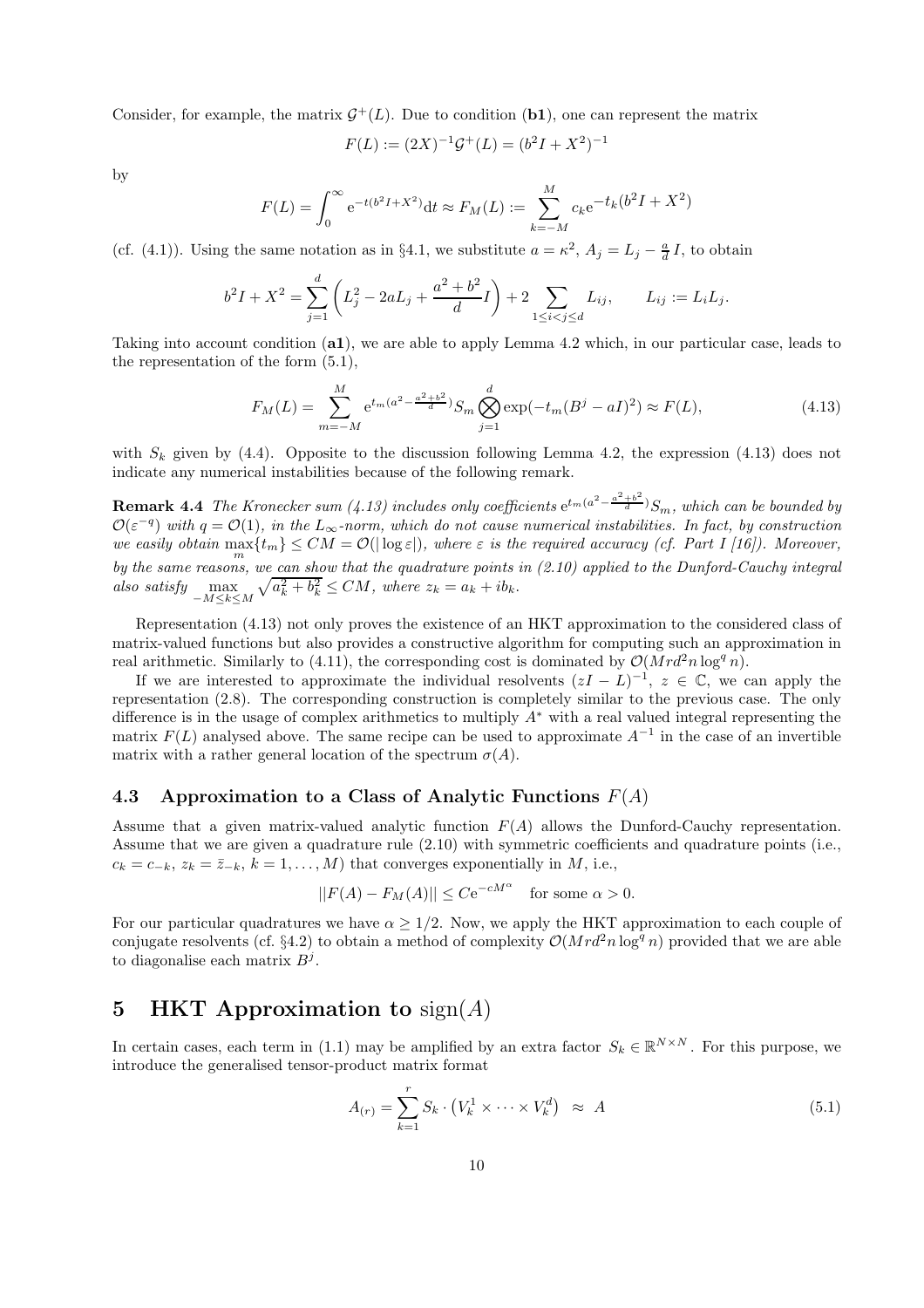with a matrix  $S_k$  having a special data-sparse representation of complexity  $\mathcal{O}(n^p \log^q n)$  with  $p \leq 2$  (cf.(4.11)). In this section, the format (5.1) will be applied to the matrix-valued function  $F(A) = \text{sign}(A)$ . In this case all factors  $S_k$  can be represented in the rank- $r_1$  KHT format and thus the whole sum can be converted into the KHT format with Kronecker rank  $rr_1$ .

The matrix sign function of  $A \in \mathbb{R}^{N \times N}$  is defined by

$$
sign(A) := \frac{1}{\pi i} \int_{\Gamma_+} (zI - A)^{-1} dz - I
$$
\n(5.2)

with  $\Gamma_{+}$  being any simply closed curve in the complex plane whose interior contains all eigenvalues of A with positive real part. The first approach to approximate  $F(A) = \text{sign}(A)$  in the HKT format is based on the efficient quadrature (2.10) (cf. [6] concerning the existence), then the corresponding Kronecker rank is  $r = 2M + 1.$ 

A second method to construct the HKT representation to  $sign(A)$  is based on the matrix version of the integral representation

$$
sign(a) = \frac{1}{c_f} \int_0^\infty \frac{f(ta)}{t} dt, \quad c_f > 0,
$$
\n
$$
(5.3)
$$

where  $a \in \mathbb{C}$ ,  $\Re e \, a \neq 0$ , with  $f : \mathbb{C} \to \mathbb{C}$  satisfying certain assumptions discussed in §5.1.

To derive efficient representations  $(1.1)$  or  $(5.1)$ , the function f has to be chosen in such a way that the integral  $(5.3)$  allows exponentially convergent quadrature and, moreover, f facilitates a good "separability" property". We show that the following examples are satisfactory choices:

$$
f_1(t) := t \exp(-t^2),\tag{5.4a}
$$

$$
f_2(t) := \frac{t}{1 + \alpha t^2}, \quad \alpha > 0,
$$
\n(5.4b)

$$
f_{3,n}(t) := \frac{j_n(t)}{t^{n-1}}, \quad n = 1, 2, \dots,
$$
\n(5.4c)

where  $j_n(t)$  are the spherical Bessel functions of the first kind (cf. [8]). In particular, we have

$$
j_0(t) = \frac{\sin(t)}{t}, \quad j_1(t) = \frac{\sin(t) - t \cos(t)}{t^2}, \quad j_2(t) = \left(\frac{3}{t^3} - \frac{1}{t}\right) \sin(t) - \frac{3}{t^2} \cos(t).
$$

Note that the integral representations (2.7) and (5.5) (the latter with the choice  $f(t) = t \exp(-t^2)$ ) applied to the matrices  $A^{-1}$  and sign(A), respectively, lead to rather similar expressions. Representation (5.3) may have different advantages and limitations depending on the particular choice of the function  $f$  and the properties of A (selfadjoint, diagonalisable or rather general).

In §5.1, we analyse certain representations involving the integrands (5.4a-c) in more detail. In particular, we show that the generating functions  $f_1(t)$ ,  $f_2(t)$  can be applied to a rather general class of matrices provided that  $\Re e \sigma(A^2) \subset \mathbb{R}_{>0}$ . The corresponding complexity is proved to be  $\mathcal{O}(d^2n^2 \log^q n)$ . In the case of real-diagonalisable matrices one can use generating functions  $f_{3,n}(t)$  expecting the complexity  $\mathcal{O}(dn \log^q n)$ .

#### **5.1 Using the Representation (5.3)**

We consider two classes of matrices:

**Case (A)** Let A be real-diagonalisable, i.e.,  $A = T D T^{-1}$ , where D is real diagonal. Now the function  $f : \mathbb{R} \to \mathbb{R}$  is supposed to have the properties

(A1) 
$$
f(t) = -f(-t), t \in \mathbb{R}
$$
,

(A2)  $c_f := \int_0^\infty \frac{f(t)}{t} dt \in (0, \infty)$  exists as an improper integral.

**Case (B)** We assume that  $\sigma(A) = \sigma_+(A) \cup \sigma_-(A)$ , where

$$
\sigma_+(A) := \{ \lambda \in \sigma(A) : \Re e \lambda > 0 \}, \qquad \sigma_-(A) := \{ \lambda \in \sigma(A) : \Re e \lambda < 0 \}.
$$

The function  $f: \mathbb{C} \to \mathbb{C}$  is supposed to have the properties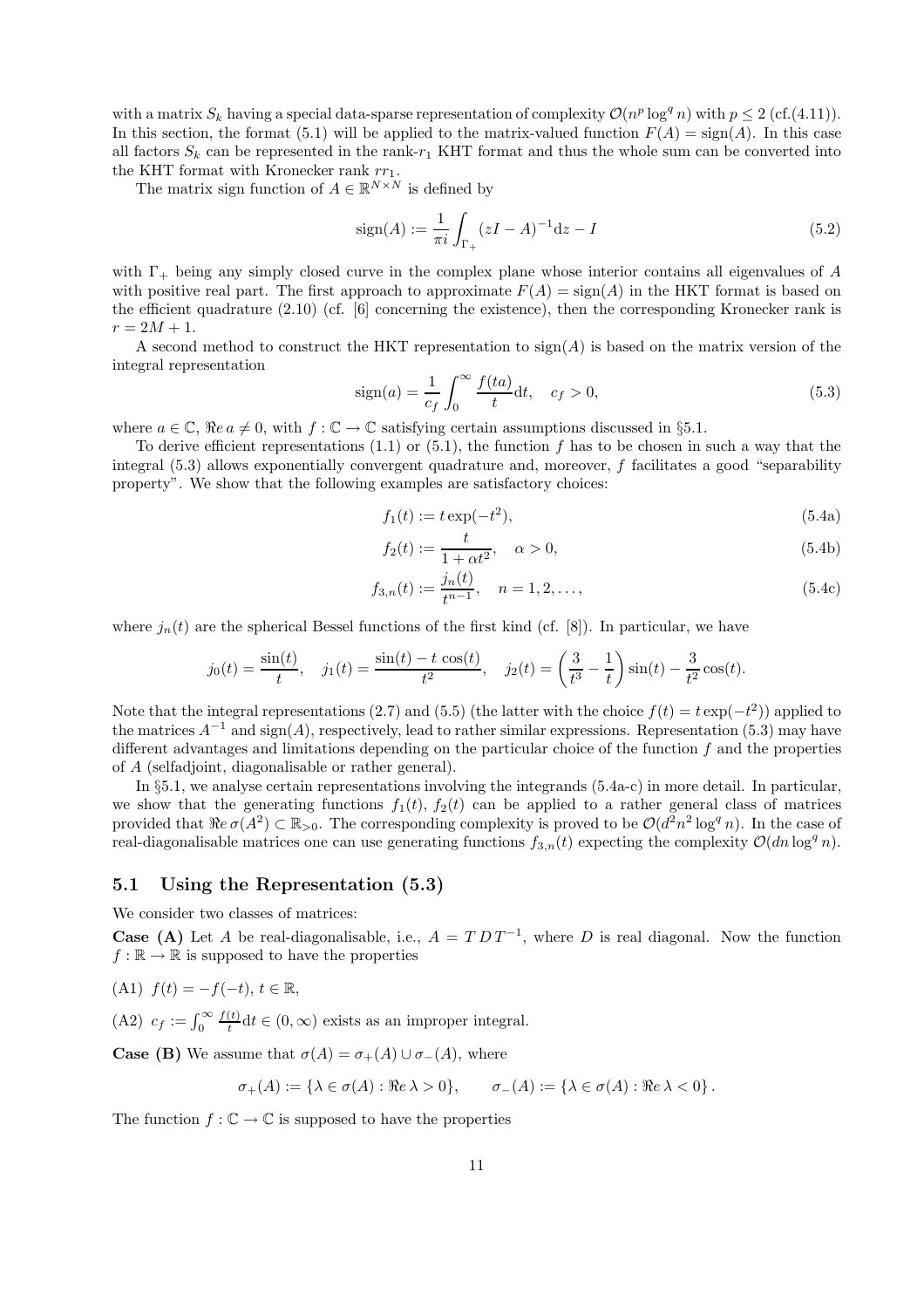- (B1)  $f(t) = -f(-t)$ ,  $t \in \mathbb{R}$ .
- (B2) The function  $f: \mathbb{C} \to \mathbb{C}$  is analytic in the domain  $\Omega = \Omega_+ \cup \Omega_-$  with boundary  $\Gamma = \Gamma_+ \cup \Gamma_-,$  which is the union of two closed simply connected curves  $\Gamma_+$  and  $\Gamma_-$ , each of which contains the respective part of the spectrum  $\sigma_{\pm}$ . Moreover,

$$
|f(z)| \le C(1+|z|)^{-1} \qquad \text{for all } z \in \Omega_{\theta} := \{z : |\arg(z)| \le \theta < \frac{\pi}{2}\} \quad \text{with } \Omega \subset \Omega_{\theta}.
$$

(B3) For any  $z = re^{i\theta} \in \Gamma$ , we have  $c_f := \int_0^\infty$ <br>integration path running along the ray  $\{y\}$  $\frac{f(u)}{u}du \in (0,\infty)$ , where  $c_f$  does not depend on z, with the integration path running along the ray  $\{u : u = \rho e^{i\theta}, \rho \in [0, \infty)\}.$ 

Note that in both cases,  $f$  is thought to allow an efficient quadrature for  $(5.3)$ . Based on formula (5.3), we derive the integral representation to the matrix  $sign(A)$ .

**Lemma 5.1** *Let* A *be a square matrix* A *such that*  $0 \notin \mathbb{R}e\sigma(A)$ *. Let the function* f *satisfy the Assumptions (A1)-(A2) or (B1)-(B3) in the respective Cases (A) or (B). Then we have*

$$
sign(A) = \frac{1}{c_f} \int_{\mathbb{R}_+} \frac{f(tA)}{t} dt.
$$
\n(5.5)

*Proof.* First we note that for  $a \in \mathbb{R} \setminus \{0\}$ , the assumptions (A1)-(A2) imply (5.3), while for  $a \in \mathbb{C}$  with  $Re\ a \neq 0$ , (B1)-(B3) also yield (5.3).

In Case (A) we have  $A = T D T^{-1}$ , so that

$$
f(tA) = T f(tD) T^{-1}.
$$
\n
$$
(5.6)
$$

Moreover,  $sign(A) = T sign(D) T^{-1}$  holds and (5.3) implies the desired relation:

$$
\frac{1}{c_f} \int_{\mathbb{R}_+} \frac{f(tA)}{t} dt = T \left( \frac{1}{c_f} \int_{\mathbb{R}_+} \frac{f(tD)}{t} dt \right) T^{-1} = T \operatorname{sign}(D) T^{-1} = \operatorname{sign}(A).
$$

In Case (B), the analytic function  $f: \mathbb{C} \to \mathbb{C}$  generates the family of matrix-valued functions  $f(tA)$ ,  $t \geq 0$ , which can be represented by the Dunford-Cauchy integral

$$
f(tA) = \frac{1}{2\pi i} \int_{\Gamma} f(tz)(zI - A)^{-1} dz,
$$
\n(5.7)

where  $\Gamma = \Gamma_+ \cup \Gamma_-$  is the union of two closed simply connected curves  $\Gamma_+$  and  $\Gamma_-$ , each of which contains the respective part  $\sigma_{\pm}$  of the spectrum (cf. assumption (B2)). Note that  $\Gamma_{\pm}$  can be chosen in such a way that with some positive constant  $\mu$ , the relation  $|\Re z| > \mu > 0$  holds for  $z \in \Gamma_{\pm}$ . Now due to assumption (B3), we obtain

$$
||f(tA)|| \leq c \int_{\Gamma} |f(tz)| \, ||(zI - A)^{-1}|| \, |dz| \leq \frac{c}{1+t} \int_{\Gamma} \frac{1}{1+|z|} ||(zI - A)^{-1}|| \, |dz|,
$$

which proves the existence of the integral in (5.5). Let us introduce the integrals

$$
B_{+} = \frac{1}{\pi i} \int_{\Gamma_{+}} (zI - A)^{-1} dz, \qquad B_{-} = \frac{1}{\pi i} \int_{\Gamma_{-}} (zI - A)^{-1} dz.
$$

By definition of  $\Gamma_+$  and  $\Gamma_-$  we have

$$
\frac{1}{2}(B_{+} + B_{-}) = I, \text{ and thus } B_{-} = 2I - B_{+}.
$$
 (5.8)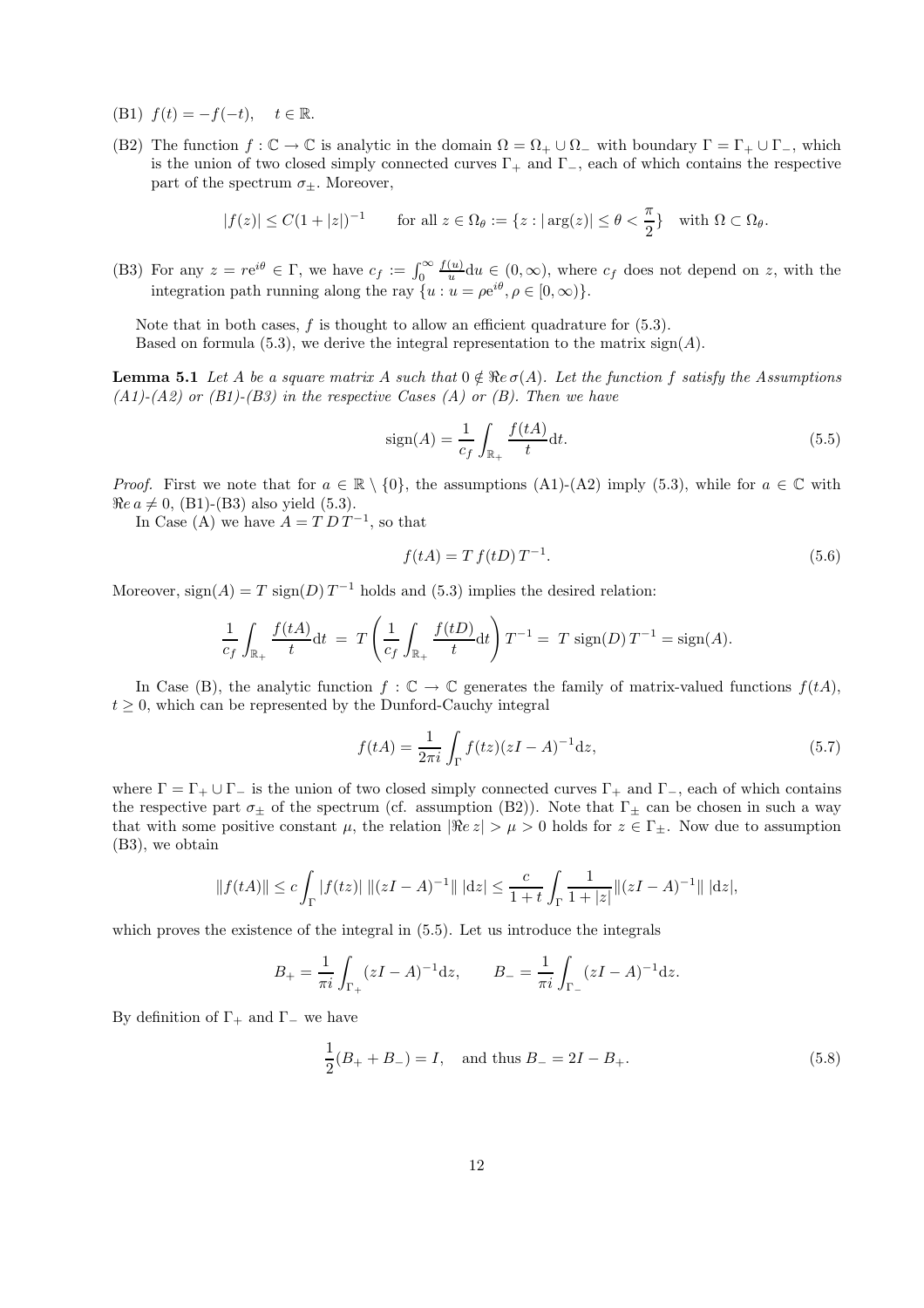We substitute the Dunford-Cauchy integral (5.7) into (5.5) and use (5.8) to derive

$$
\frac{1}{c_f} \int_{\mathbb{R}_+} \frac{f(tA)}{t} dt = \frac{1}{2\pi i} \int_{\Gamma} \left[ \frac{1}{c_f} \int_{\mathbb{R}_+} \frac{f(tz)}{t} dt \right] (zI - A)^{-1} dz
$$
  
\n
$$
= \frac{1}{2\pi i} \int_{\Gamma_+ \cup \Gamma_-} \text{sign}(z) (zI - A)^{-1} dz
$$
  
\n
$$
= \frac{1}{2} (B_+ - B_-) = B_+ - I
$$
  
\n
$$
= \text{sign}(A),
$$

which completes the proof.

#### **5.2 Analysis for the Integrands (5.4a) and (5.4b)**

In both Cases (A) and (B), we derive an efficient quadrature for the choice  $f = f_1(t)$  in (5.3). Let (2.2) be valid and let  $\Re e \lambda \in [1, R]$  for all  $\lambda \in \sigma(A^2)$ . We also assume (4.3) to be valid. We approximate the integral (5.5) with  $f = f_1$  by applying an exponentially convergent quadrature rule to the integral

$$
\int_0^{\infty} \exp(-t^2 A^2) dt = \frac{1}{2} \int_{\mathbb{R}} \exp(-t^2 A^2) dt
$$

appearing in

$$
F(A) := A^{-1} \operatorname{sign}(A) = \frac{1}{\sqrt{\pi}} \int_{\mathbb{R}} e^{-t^2 A^2} dt \approx \sum_{k=-M}^{M} c_k e^{-t_k^2 A^2} =: F_M(A)
$$
 (5.9)

(we set  $c_f = \sqrt{\pi}$ ) with  $c_k$ ,  $t_k$  given in [16]. Due to (2.2), we can use the same techniques as in §4.1 to represent each individual exponent in (5.9) in tensor-product form, which leads to the cost  $\mathcal{O}(Md^2n^2 \log^q n)$ with  $M = \mathcal{O}(\log(R) \log \varepsilon^{-1} + C_A + \pi \nu/2)$  or with  $M = \mathcal{O}(\log^2 \varepsilon^{-1} + C_A + \pi \nu/2)$  depending on the relation between  $\varepsilon^{-1}$  and R.

Note that in the case  $f = f_2(t)$ , we have

$$
sign(A) = \frac{A}{c_f(\alpha)} \int_0^\infty (I + \alpha t^2 A^2)^{-1} dt,
$$

which is similar to the familiar Robert's integral representation

$$
sign(A) = \frac{2A}{\pi} \int_0^{\infty} (t^2 I + A^2)^{-1} dt.
$$

This case can be reduced to the analysis of the matrix  $\mathcal G$  in (4.12), therefore, all the results in §4.2 can be applied as well.

#### **5.3 Construction in Case (5.4c)**

In Case (A), we may consider as well the generating functions  $f = f_{3,n}$  from (5.4c). The spherical Bessel functions  $j_n(z)$  (cf. [8]) have the asymptotical property

$$
z^{-n}j_n(z) \to \frac{1}{1 \cdot 3 \cdot 5 \dots (2n-1)}
$$
 as  $z \to 0$   $(n = 0, 1, 2, \dots).$ 

We also use the integral representation

$$
j_n(z) = \frac{z^n}{2^{n+1}n!} \int_0^{\pi} \cos(z \cos \theta) \sin^{2n+1} \theta \, d\theta \qquad (n = 0, 1, 2, ...).
$$
 (5.10)

Since the matrix A is diagonalisable, the error analysis of the quadrature rule is reduced to the scalar case.

Let us construct an exponentially convergent quadrature for (5.3) with  $f = f_{3,n}$  and with  $a \in \mathbb{R}$ . In general, one can expect  $a \in [1,\Lambda]$  with  $1 \ll \Lambda$ , so we deal with the integration of a highly oscillatory function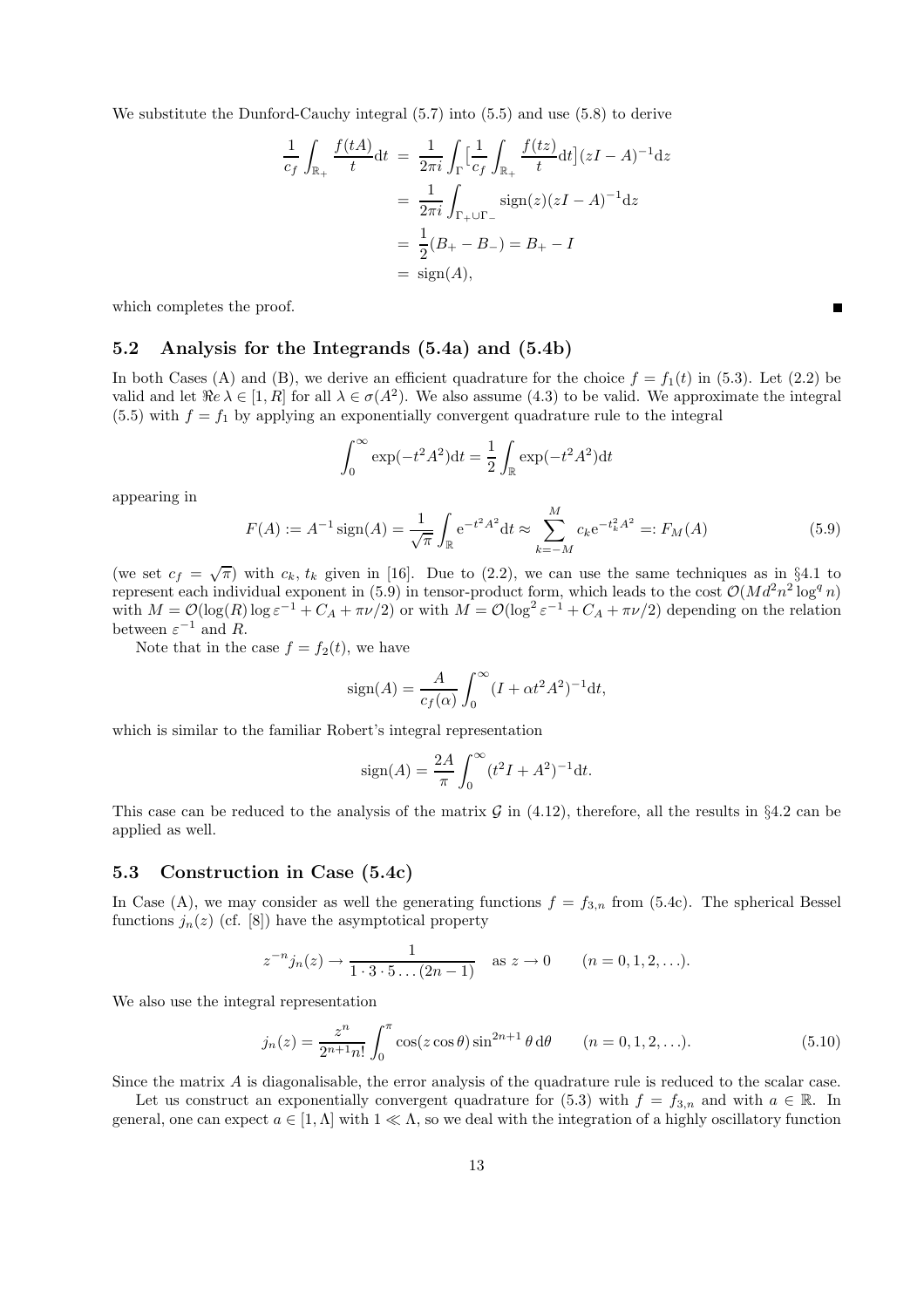with a smooth weight. For instance, for  $n = 1$  the corresponding integrand takes the form  $f_{3,1}(at)/t =$  $\frac{\sin(at)-t\cos(at)}{t^3}$ , where  $a>0$  is a large parameter. We recall that

$$
j_n(z) = g_n(z) \sin z + (-1)^{n+1} g_{-n-1}(z) \cos z \tag{5.11}
$$

(cf. [8]), where  $g_0(z) = z^{-1}$ ,  $g_1(z) = z^{-2}$ ,  $g_{n-1}(z) + g_{n+1}(z) = (2n+1)z^{-1}g_n(z)$  for  $n \in \mathbb{Z}$ . (5.11) yields the estimate  $|j_n(t)| \leq C/t$ ,  $t \to +\infty$ , hence we have

$$
\frac{f_{3,n}(at)}{t} = \frac{j_n(at)}{a^{n-1}t^n} \le \frac{C}{at^2}, \qquad t \to \infty.
$$
 (5.12)

The latter implies

$$
\left| \int_{R}^{\infty} \frac{f_{3,n}(at)}{t} \mathrm{d}t \right| \leq \frac{C}{aR}, \qquad R > 0.
$$

Moreover, due to (5.10),  $\frac{f_{3,n}(az)}{z}$  is holomorphic at  $z=0$  (in fact, it is an entire function).

Now, given a tolerance  $\varepsilon > 0$ , we choose  $R > 0$  such that  $R^{-1} = a\varepsilon$ , i.e.,  $R = (a\varepsilon)^{-1}$ , and then construct a quadrature on the finite interval [0, R]. Recall that  $a^{-1} \in [\Lambda^{-1}, 1]$ . We can assume without loss of generality that  $\Lambda = 2^{K_0}$  with some  $K_0 \in \mathbb{N}$ , so that  $a^{-1} \in [2^{-K_0}, 1]$ .

Again, we split  $[0, R]$  into the two parts  $[0, 2^{-K_0}]$  and  $\omega := [2^{-K_0}, R]$ . We choose the number  $K_1 \in \mathbb{N}$ such that  $K_1 = |\log \varepsilon| + K_0$ , provided that  $\min_{\lambda \in \sigma_+(A)} \lambda = \mathcal{O}(1)$ . Without loss of generality we further assume that  $R = 2^{K_1}$ . We now decompose the integration interval  $\omega = \bigcup_{k=1}^{K_1}$  $\bigcup_{k=-K_0} [b_k, b_{k+1}]$  by the points  $b_k = 2^k, \ k = -K_0, \ldots, 0, \ldots, K_1.$ 

Since  $g_k(z)$  from (5.11) is a polynomial in  $z^{-1}$ , it can be approximated on each interval  $\delta_k = [b_k, b_{k+1}]$ by a polynomial  $\mathcal{P}_{p,k}$  of degree p such that

$$
\max_{t \in \delta_k} |g_k(t) - \mathcal{P}_{p,k}(t)| \le C e^{-cp}.
$$
\n(5.13)

Next we use the integrals

$$
\int_0^x t^m \sin(at) dt = -\sum_{k=0}^m k! \binom{m}{k} \frac{x^{m-k}}{a^{k+1}} \cos\left(ax + \frac{1}{2}k\pi\right),
$$
  

$$
\int_0^x t^m \cos(at) dt = \sum_{k=0}^m k! \binom{m}{k} \frac{x^{m-k}}{a^{k+1}} \sin\left(ax + \frac{1}{2}k\pi\right)
$$

(cf. [8]), to obtain the following approximation on the interval  $\omega$ :

$$
\frac{1}{c_f} \int_{\omega} \frac{f_{3,n}(at)}{t} dt \simeq \sum_{k=-K_0}^{K_1} \sum_{\ell=0}^p \left[ \gamma_{k\ell} \sin(as_{k\ell}) + \mu_{k\ell} \cos(ac_{k\ell}) \right],
$$

which provides an exponential convergence of the order  $\mathcal{O}(e^{-cp})$ .

Due to (5.10), the integrand  $\frac{f_{3,n}(az)}{z}$  is an entire function and, in particular, holomorphic in the Bernstein ellipse  $\mathcal{E}_{\rho}$  with  $\rho > 1/(2a)$ , corresponding to the interval  $[0, a^{-1}]$  (cf. [15]). Furthermore,  $\max_{z \in \mathcal{E}_{\rho}}$  $\frac{f_{3,n}(az)}{z}$ can be estimated by a constant not depending on a. Therefore, the Gauss quadrature on  $[0, \Lambda^{-1}]$  is exponentially convergent. This yields the approximation

$$
sign(\lambda) \sim sign_M(\lambda) := \sum_{k=1}^{M} a_k sin(s_k \lambda) + b_k cos(c_k \lambda),
$$
\n(5.14)

such that for  $\lambda \in [1, \Lambda]$  there holds

$$
|\operatorname{sign}(\lambda) - \operatorname{sign}_M(\lambda)| \le C(K_0 + K_1) e^{-cp}
$$

with

$$
K_1 = |\log \varepsilon|, \quad K_0 = \log(\text{cond}(A)), \quad M := (K_0 + K_1)p.
$$
 (5.15)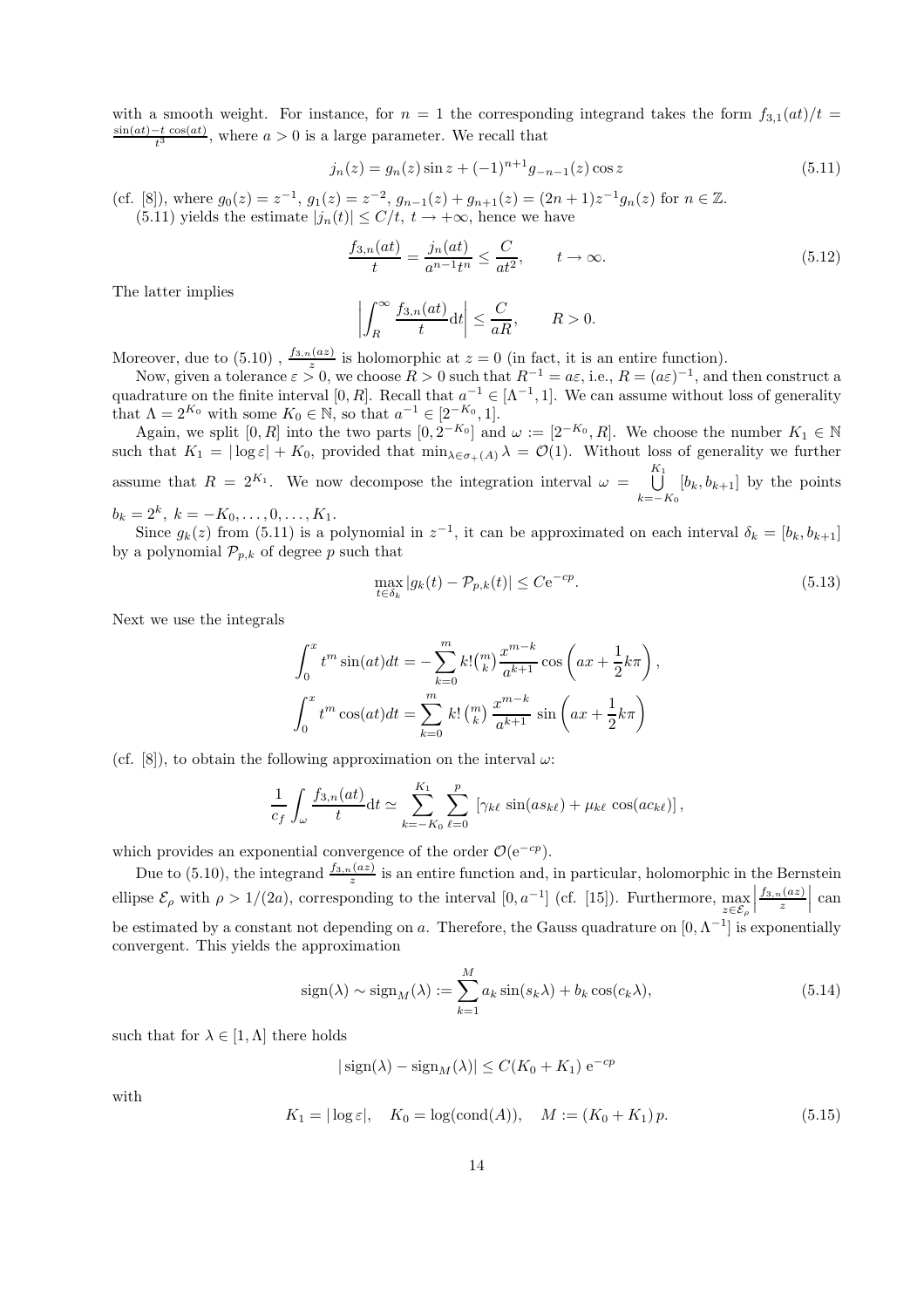**Lemma 5.2** *Let* A *be symmetric with*  $\min_{\lambda \in \sigma_+(A)} \lambda = \mathcal{O}(1)$ *. Then, given*  $\varepsilon > 0$ *, the quadrature points and weights from (5.14) and (5.15) fulfil*

$$
\left\| \frac{1}{c_f} \int_0^\infty \frac{f_{3,n}(tA)}{t} dt - \sum_{k=1}^M \left[ a_k(A^{-1}) \sin(s_k A) + b_k(A^{-1}) \cos(c_k A) \right] \right\|_2 \le C \operatorname{cond}(T)(K_0 + K_1) e^{-c_p}, \quad (5.16)
$$

*where* p *is defined by the choice of the polynomial*  $\mathcal{P}_{p,k}$  *in (5.13),*  $M, K_0, K_1$  *are explained in (5.15) and*  $a_k(A^{-1}), b_k(A^{-1})$  *are polynomials of*  $A^{-1}$ .

*Proof.* Since  $A = TDT^{-1}$ , we use the representation (5.6), where D has real entries, and derive

$$
\left\| \frac{1}{c_f} \int_{\mathbb{R}_+} \frac{f_{3,n}(tA)}{t} dt - \sum_{k=1}^M \left[ a_k \sin(s_k A) + b_k \cos(c_k A) \right] \right\|_2
$$
  
\n
$$
= \left\| T \left( \frac{1}{c_f} \int_{\mathbb{R}_+} \frac{f_{3,n}(tD)}{t} dt - \sum_{k=1}^M \left[ a_k \sin(s_k D) + b_k \cos(c_k D) \right] \right) T^{-1} \right\|_2
$$
  
\n
$$
\leq \text{cond}(T) \max_{\lambda \in \sigma_+(A)} \left| \frac{1}{c_f} \int_{\mathbb{R}_+} \frac{f_{3,n}(t\lambda)}{t} dt - \sum_{k=1}^M \left[ a_k \sin(s_k \lambda) + b_k \cos(c_k \lambda) \right] \right|
$$
  
\n
$$
\leq C \text{ cond}(T) \left[ K_0 + K_1 \right] e^{-c p}.
$$

Since  $M = p(K_0 + K_1)$  (cf. (5.15)) the proof is complete.

Note that the simplest possible approximation can be constructed with the choice  $f = f_{3,1}$ .

To complete this section, we derive tensor-product representations of the matrices  $\sin(s_kA)$  and  $\cos(c_kA)$ involved in (5.16). For this purpose, we apply the following proposition which can be proved by induction. In the case  $d = 2$ , the assertion (5.17) is trivial.

**Proposition 5.3 ([1])** *Let*  $d \geq 2$ *. The trigonometric identity* 

$$
\sin\left(\sum_{j=1}^d x_j\right) = \sum_{j=1}^d \sin(x_j) \prod_{k \in \{1, \dots, d\} \setminus \{j\}} \frac{\sin(x_k + \alpha_k - \alpha_j)}{\sin(\alpha_k - \alpha_j)}\tag{5.17}
$$

*holds for all choices of*  $\{\alpha_1, \dots, \alpha_d\}$  *such that*  $\sin(\alpha_k - \alpha_j) \neq 0$  *for all*  $j \neq k$ *.* 

The following statement extends the trigonometric identity (5.17) to the case of matrix-valued functions  $sin(A)$  and  $cos(A)$ .

 $\bf{Corollary 5.4}$   $\it{Let A = \sum}$ d  $\overline{j=1}$  $A_j \in \mathbb{R}^{N \times N}$  *with matrices*  $A_j$  *of the form (2.4), where*  $V^j \in \mathbb{R}^{n \times n}$   $(j = 1, ..., d)$ 

and  $N = n^d$ . Suppose that  $\{\alpha_1, \ldots, \alpha_d\} \subset \mathbb{R}$  are chosen in such a way that the representation (5.17) is valid. *Then the following tensor-product representation with exactly* d *terms*

$$
\sin(A) = \sum_{j=1}^{d} \bigotimes_{k=1}^{d} \beta_{kj} \sin(V^j + (\alpha_k - \alpha_j)I), \qquad \beta_{kj} = \begin{cases} 1/(\sin(\alpha_k - \alpha_j)) & k \neq j, \\ 1 & k = j, \end{cases}
$$
(5.18)

*holds. A similar representation exists for the matrix* cos(A)*.*

To guarantee the stability of representation (5.18) we have to control the condition  $|\alpha_k - \alpha_j - m\pi| > \delta > 0$ for  $m \in \mathbb{Z}, k \neq j$ .

Lemma 5.2 and Corollary 5.4 lead to the desired Kronecker tensor-product representation of the matrix  $sign(A)$  having the complexity  $\mathcal{O}(dMn \log^q n)$  provided that each  $V^j$   $(j = 1, ..., d)$  can be diagonalised with the cost  $\mathcal{O}(n \log^q n)$ .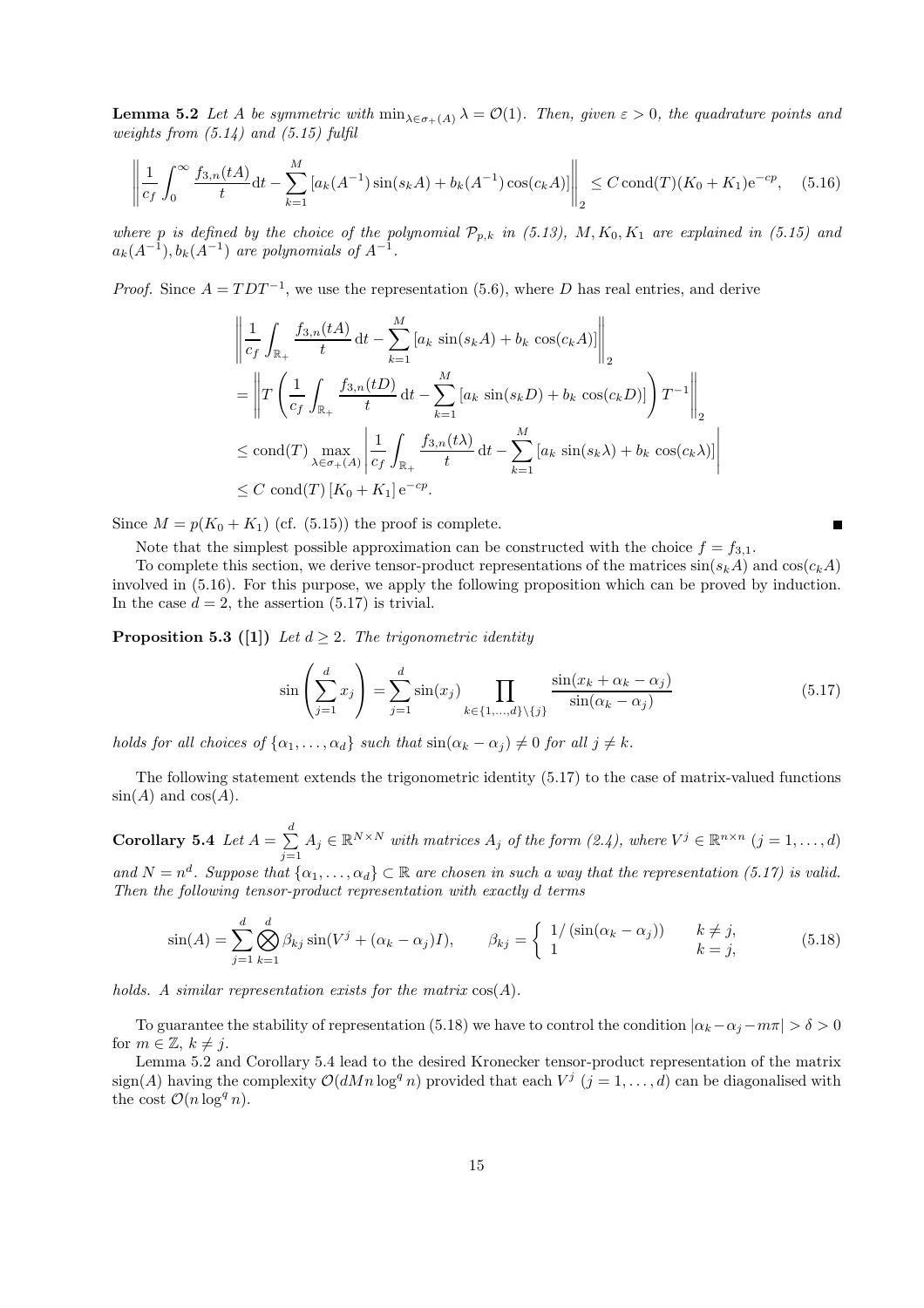#### **5.4 Dunford-Cauchy Integral (5.2) Revisited**

If some of the assumptions in **Cases (A), (B)** are not satisfied, one can apply the integral representation (5.2). The exponentially convergent quadrature

$$
sign(A) \approx \sum_{k=1}^{r} c_k (z_k I - A)^{-1} - I, \qquad r = \mathcal{O}\left(\log^2 \varepsilon + \log^2 \text{cond}(A)\right),
$$

for the integral (5.2) provides a direct approximation of  $F(A) = \text{sign}(A)$  by a sum of matrix resolvents (cf.  $[6]$ ). The quadrature points and weights can be chosen symmetrically. Using the results in §4, we are led to the overall cost  $\mathcal{O}(r d^2 n^2 \log^q n)$  in the multi-dimensional case. Again, the complexity is quadratic in  $d$  and  $n$ .

**Acknowledgement.** Discussions with Prof. I. Gavrilyuk (Berufsakademie Eisenach, Germany) are gratefully acknowledged.

### **References**

- [1] G. Beylkin and M.J. Mohlenkamp: *Numerical operator calculus in higher dimensions*,. Proc. Natl. Acad. Sci. USA, **99** (2002), 10246-10251.
- [2] H.-J. Flad, W. Hackbusch, B.N. Khoromskij, and R. Schneider: *Concept of data-sparse tensor-product approximation in many-particle models* (in preparation).
- [3] H.-J. Flad, W. Hackbusch, D. Kolb, and R. Schneider: *Wavelet approximation of correlated wavefunctions. I. Basics*, J. Chem. Phys. **116**, (2002), 9641-9657.
- [4] I.P. Gavrilyuk, W. Hackbusch, and B.N. Khoromskij: H*-matrix approximation for the operator exponential with applications*. Numer. Math. **92** (2002), 83-111.
- [5] I.P. Gavrilyuk, W. Hackbusch, and B.N. Khoromskij: *Data-sparse approximation to operator-valued functions of elliptic operators*. Math. Comp. **73** (2004), 1297–1324.
- [6] I.P. Gavrilyuk, W. Hackbusch, and B.N. Khoromskij: *Data-sparse approximation to a class of operatorvalued functions*. Math. Comp. **74** (2005), 681-708.
- [7] I. P. Gavrilyuk, W. Hackbusch, and B. N. Khoromskij: *Tensor-product approximation to elliptic and parabolic solution operators in higher dimensions*. Preprint 83, Max-Planck-Institut für Mathematik in den Naturwissenschaften, Leipzig 2003; Computing (to appear).
- [8] I.S. Gradshteyn and I.M. Ryzhik: *Table of Integrals, Series and Products* (6th edition), Academic Press, San Diego, 2000.
- [9] L. Grasedyck: *Existence and computation of a low Kronecker-rank approximation to the solution of a tensor system with tensor right-hand side.* Computing **72** (2004), 247-265.
- [10] L. Grasedyck and W. Hackbusch: *Construction and arithmetics of* H*-matrices*. Computing **70** (2003), 295-334.
- [11] L. Grasedyck, W. Hackbusch, and B.N. Khoromskij: *Solution of large scale algebraic matrix Riccati equations by use of hierarchical matrices .* Computing **70** (2003), 121-165.
- [12] M. Griebel and S. Knapek: *Optimized tensor-product approximation spaces.* Constr. Approx. **16** (2000), 303-332.
- [13] W. Hackbusch: *A sparse matrix arithmetic based on* H*-matrices. Part I: Introduction to* H*-matrices.* Computing **62** (1999), 89-108.